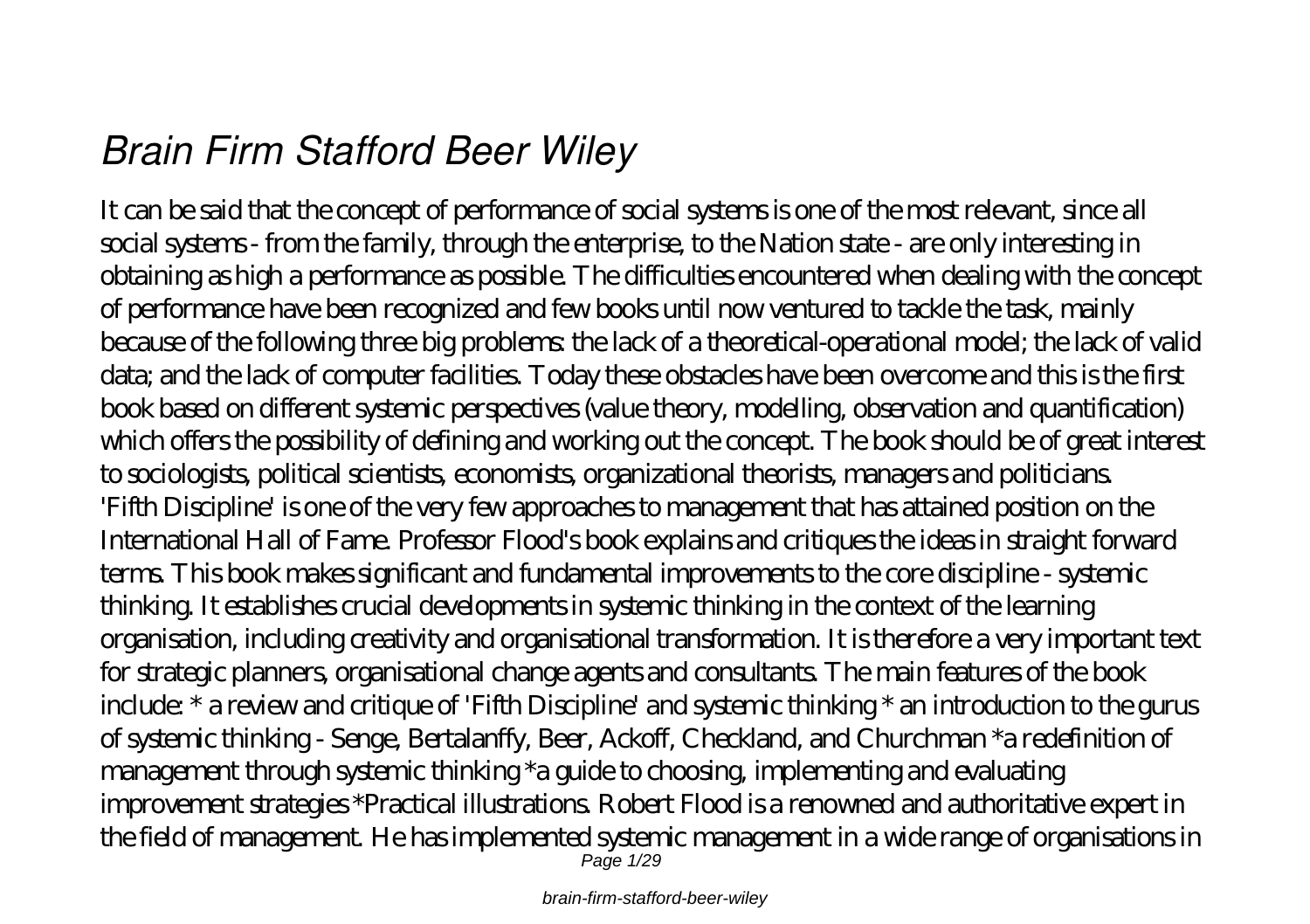many continents and lectured by invitation in 25 countries, including Japan and the USA. Professor Flood has featured on many radio and TV programs. His book Beyond TQM was nominated for the 'IMC Management Book of the Year 1993'.

We live in the worlds that we help to create every day. Every activity either supports an existing system or effects some change, however small. But is it possible to consciously create the worlds in which we want to live? This volume brings together systems theorists and practitioners who have worked on that question for decades. It explores connections between design and systems ideas to explain why some efforts have been more successful than others, and what is needed if we are to move forward. It offers reflections on early and large-scale attempts at impacting societal systems, as well as proposals for taking those ideas into the future. Examples date back to the Club of Rome in the 1960s and look forward to the creation of ecologically sustainable systems in the future. They address the need for collaboration and inclusion in settings from communities to corporations. And while theories are presented as support for the examples, they are explained in practical ways meant to be accessible both to students and to general readers.

This text discusses how companies create competitive advantage through strategic marketing. Using established frameworks and concepts, it examines aspects of marketing strategy and thinking. It provides examples to facilitate the understanding of theoretical concepts.

Complex System Governance

Diversity in Africa

Sketches of Another Future

Managing Complexity with the Viable System Model

The Symphony of Profound Knowledge

Page 2/29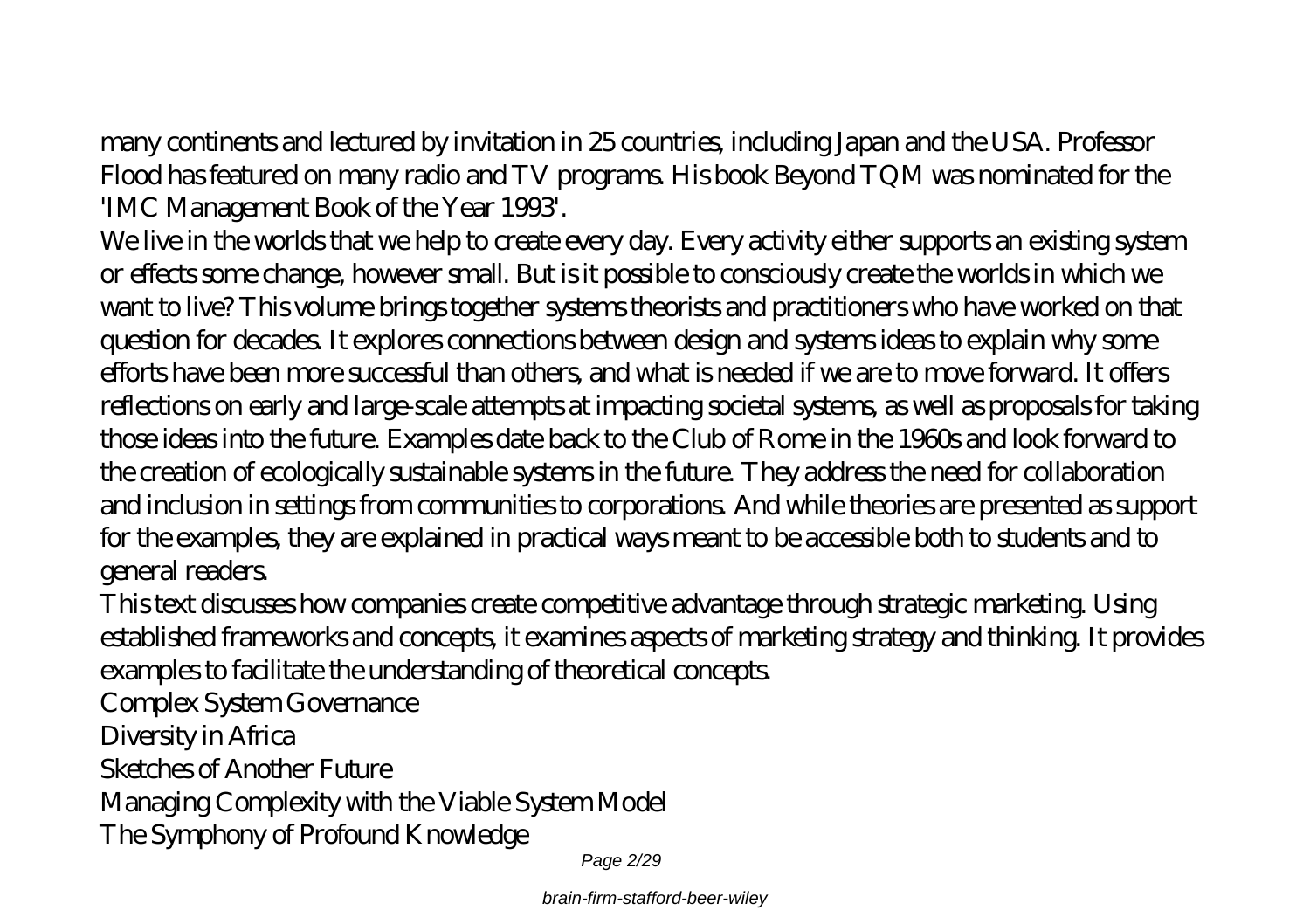### Beyond Dispute A New Management Tool

Organizational Systems clarifies the application of cybernetic ideas, particularly those of Beer's Viable System Model, to organizational diagnosis and design. Readers learn to appreciate the relevance of seeing the systemic coherence of the world. The book argues that many of the problems we experience today are routed in our practice of fragmenting that needs to be connected as a whole. It offers a method to study and design organizations and a methodology to deal with implementation problems. It is the outcome of many years of working experience with government offices as well as with all kinds of public and private enterprises. At a more detailed level this book offers an in depth discussion of variety engineering that is not available either in the primary or secondary literature.

This book will assess the O'ahu disaster management system's current ability to manage a highimpact low-probability (HILP) event, a Category 4 or 5 hurricane striking the Hawai'ian island of O'ahu. It will investigate through one of the core diagnostic tool of management cybernetics, the Viable System Model (VSM), deficiencies of the existing disaster management system used across the United States and offers suggestions to improve its effectiveness. Further, this book represents a general assessment of the application of management cybernetics to disaster management systems worldwide.

Sport management is a rapidly developing industry which continues to grow in size and scope on an international scale. This comprehensive and engaging textbook offers a complete

Page 3/29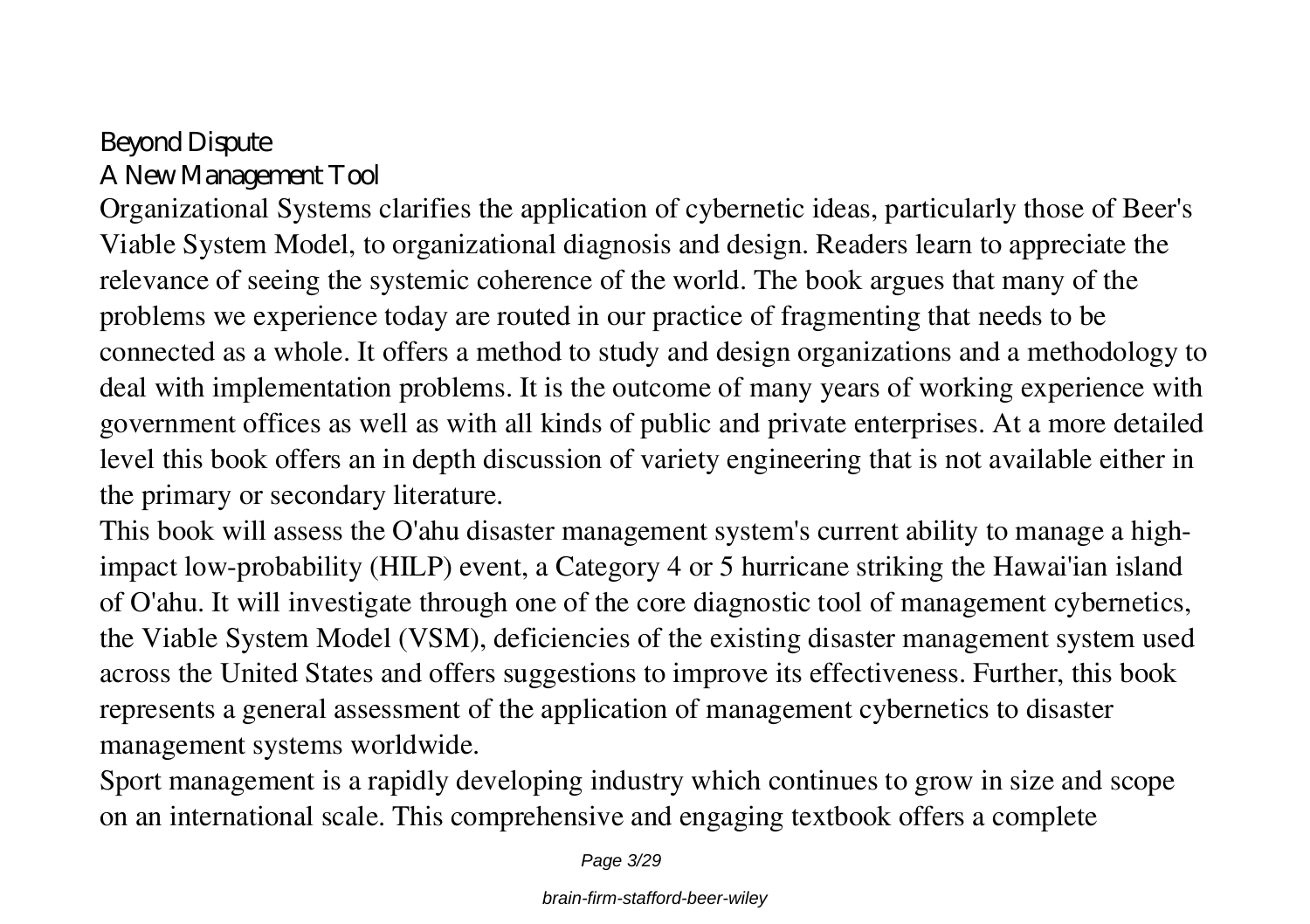introduction to core principles and best practice in contemporary sport management. Adopting an issues-based approach and drawing on the very latest research, it demonstrates how theory translates into practice across all the key functional areas of sport management, from governance and leadership to tourism and events. Written by a team of experts from across the globe, the book explores sport management from a truly international perspective and looks at all levels from professional, high-performance sport to non-profit and grassroots. With extended realworld case studies and an array of helpful features in every chapter, it addresses crucial topics such as: managing organisational performance communication and social media sponsorship and marketing the impact of sport on society future directions for sport management. Complemented by a companion website full of additional teaching and learning resources for students and instructors, this is an essential textbook for any degree-level sport management course. These arethe proceedingsof the Fourth InternationalWorkshopon Cooperative Information

Agents, held in Boston Massachusetts, USA, July 7-9, 2000. Cooperative information agent research and development focused originally

onaccessingmultiple,heterogeneous,anddistributedinformationsources. Ga-

ingaccesstothesesystems,throughInternetsearchengines,applicationprogram interfaces, wrappers, and web-based screens has been an important focus of - operative intelligent agents. Research has also focused on the integration of this information into a coherent model that combined data and knowledge from the multiple sources. Finally, this information is disseminated to a wide audience, giving rise to issues such as data quality, information pedigree, source reliability,

Page 4/29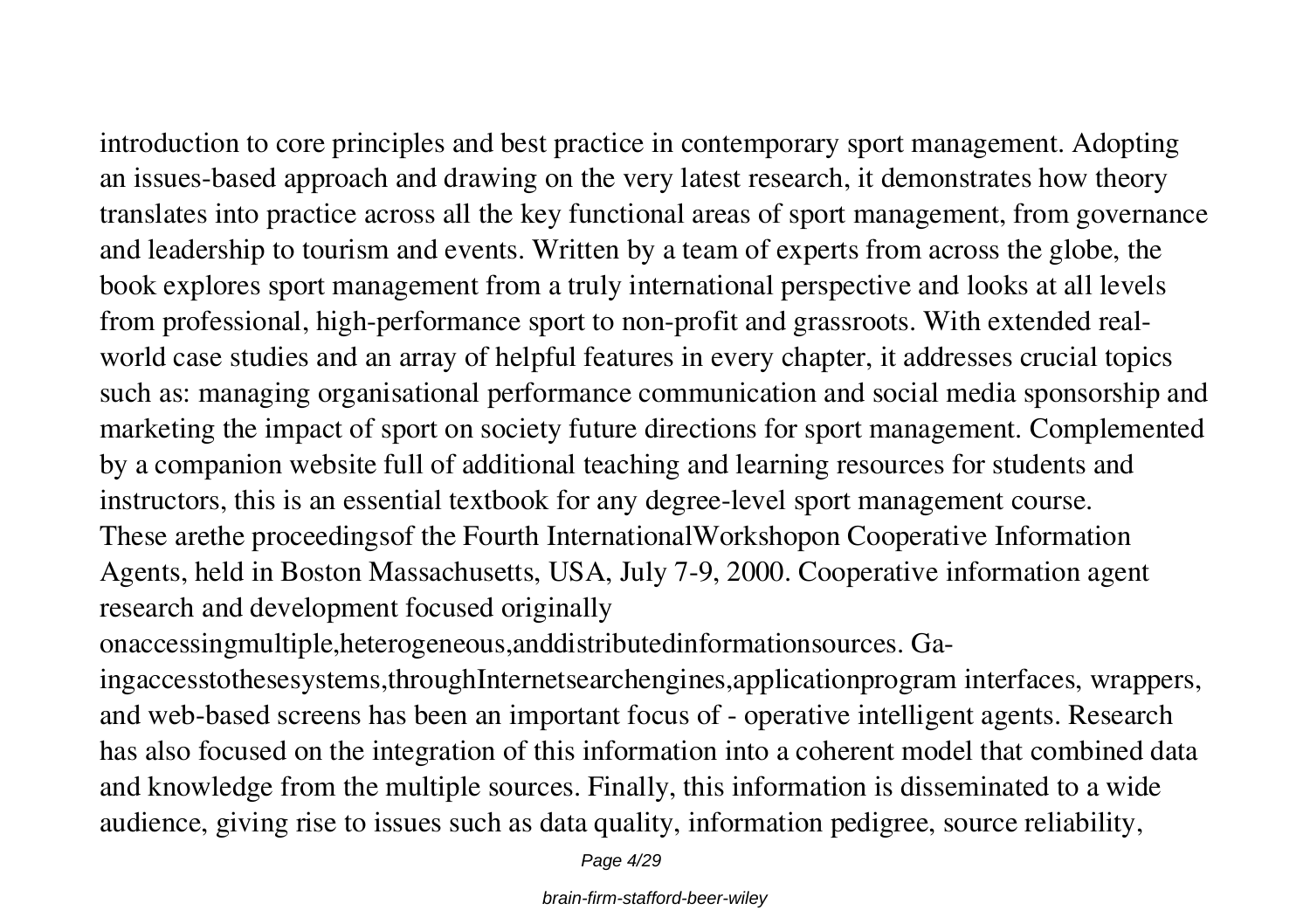information security, personal privacy, and information value. Research in - operative information agents has expanded to include agent negotiation, agent communities, agent mobility, as well as agent collaboration for information d- covery in constrained environments. TheinterdisciplinaryCIAworkshopseriesencompassesa widevarietyoft- ics dealing with cooperative information agents. All workshop proceedings have been published by Springer as Lecture Notes in Arti?cial Intelligence, Volumes 1202 (1997), 1435 (1998), and 1652 (1999), respectively. This year, the theme of the CIA workshop was  $\mathbb{I}$ The Future of Information Agents in Cyberspace.<sup>[]</sup>, a very ?tting topic as the use of agents for information gathering, negotiation, correlation, fusion, and dissemination becomes ever more prevalent. We noted a marked trend in CIA 2000 towards addressing issues related to communities of agents that: (1) negotiate for information resources, (2) build robust ontologies to enhance search capabilities, (3) communicate for planning and problem so- ing, (4) learn and evolve based on their experiences, and (5) assume increasing degrees of autonomy in the control of complex systems. 2nd Ed

Outcome-oriented change and continuous transformation (2nd Edition)

Cooperative Information Agents IV - The Future of Information Agents in Cyberspace The Cybernetic Brain

Viable Systems to Prevent Human Tragedy - the Hawaillian Example

Pioneers and Innovators

Brain of the Firm

Page 5/29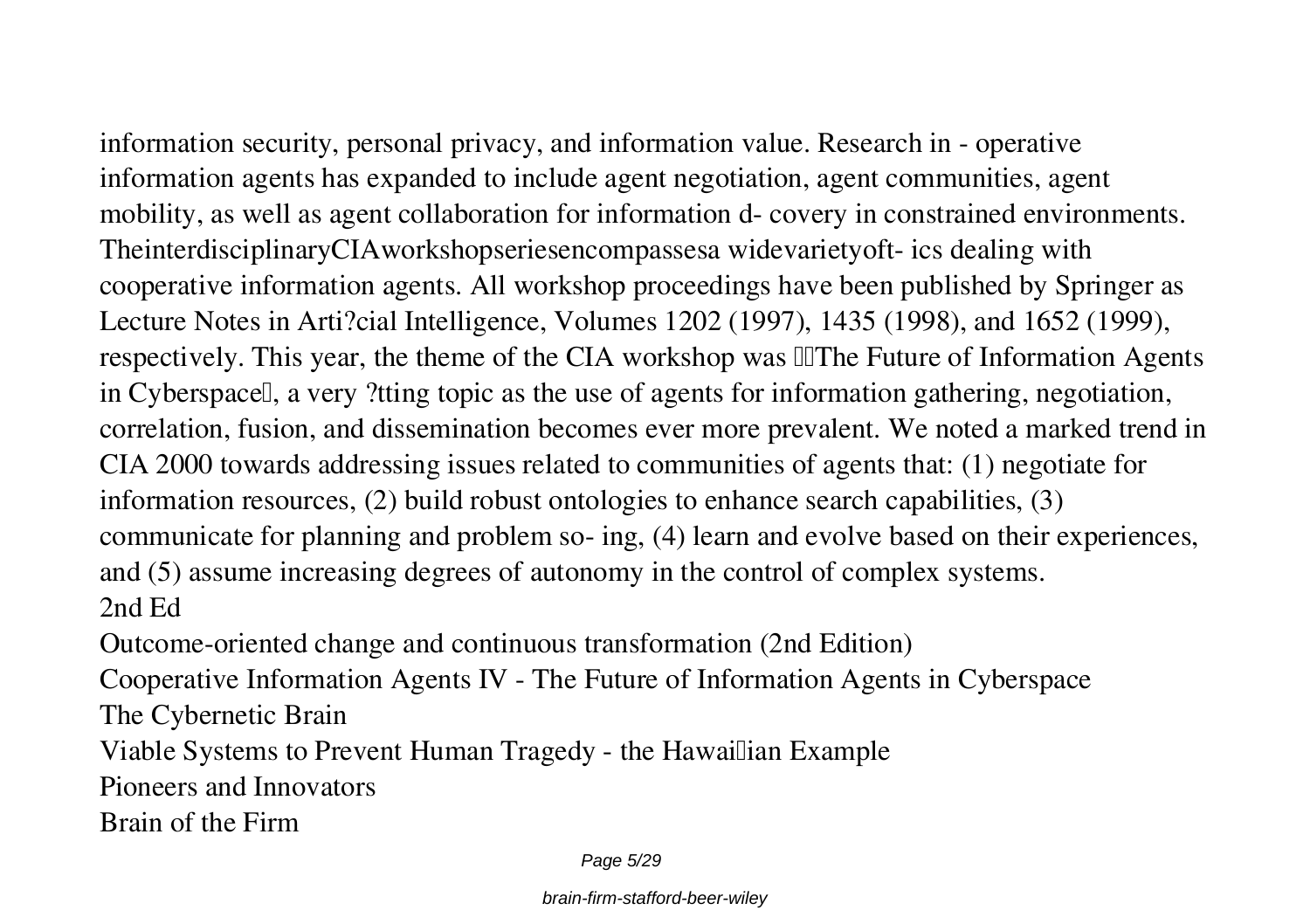The arguments in this fascinating, interdisciplinary book are wide-ranging, running the gamut from company management to the nature of consciousness. The author discusses the theory of team syntegrity and the social technique of syntegration which works in practice, offering a potent management tool for developmental planning.

"Stafford Beer is undoubtedly among the world s most provocative, creative, and profound thinkers on the subject of management, and he records his thinking with a flair that is unmatched. His writing is as much art as it is science. He is the most viable system I know." Dr Russell L Ackoff, The Institute for Interactive Management, Pennsylvania, USA. "If anyone can make it [Operations Research] understandably readable and positively interesting it is Stafford Beer everyone in management ..should be grateful to him for using clear and at times elegant English and even elegant diagrams." The Economist In Brain of the Firm and The Heart of Enterprise Stafford Beer worked out the scientific laws that govern any viable system. They constitute the basis for this book which is concerned solely with the application of those laws to the understanding of any particular enterprise. In the form of a Handbook or Manager s Guide, Diagnosing the System deals with the fundamental problem of management how to cope with complexity itself. It shows you how to design (or redesign) an enterprise in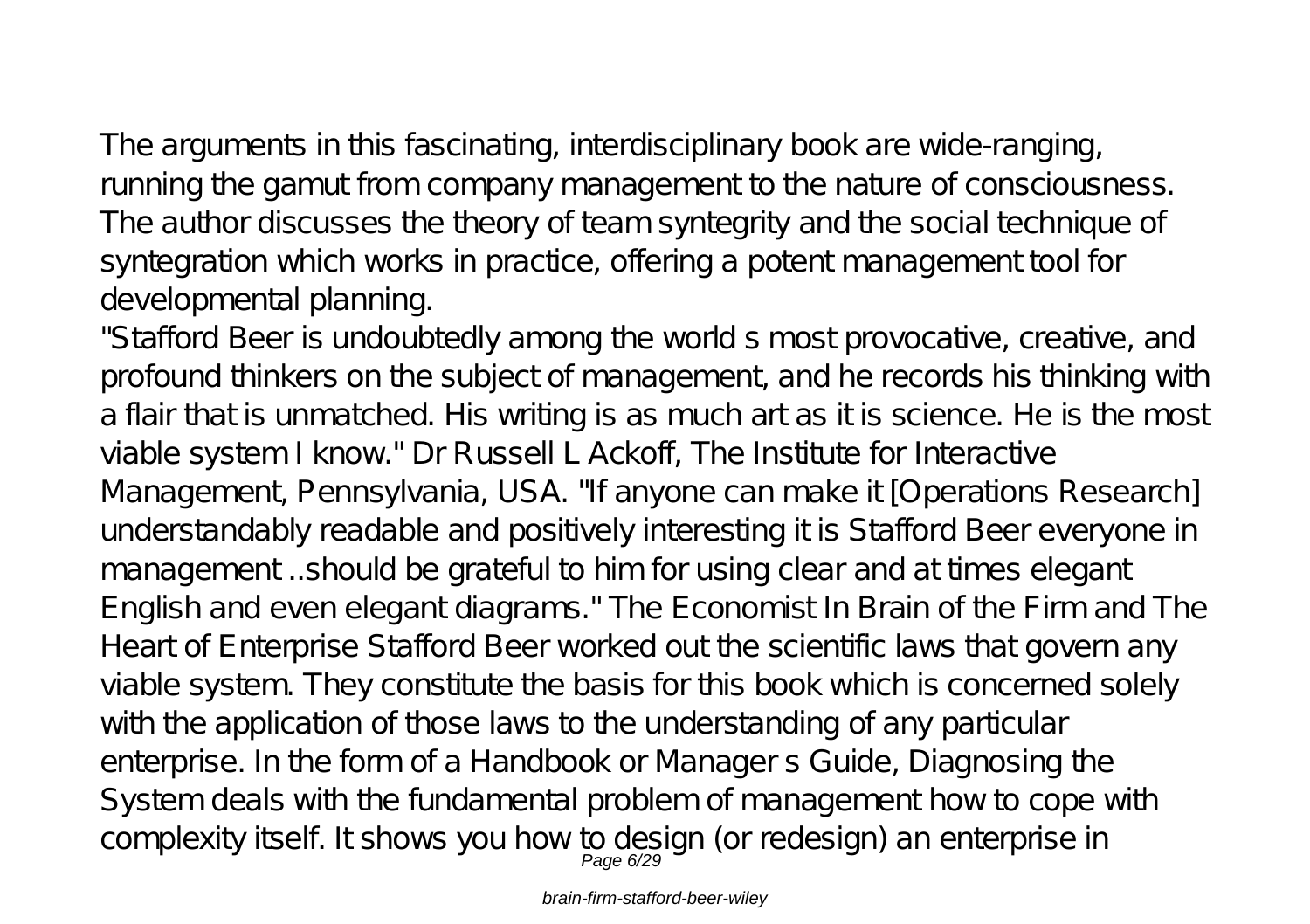conformity with the laws of viability, and will help you to diagnose faults in your organizational structure.

Distinguished cyberneticist Stafford Beer states the case for a new science of systems theory and cybernetics. His essays examine such issues as The Real Threat to All We Hold Most Dear, The Discarded Tools of Modern Man, A Liberty Machine in Prototype, Science in the Service of Man, The Future That Can Be Demanded Now, The Free Man in a Cybernetic World. Designing Freedom ponders the possibilities of liberty in a cybernetic world.

Instead of yet another theory on good governance, this book presents a substantiation of contemporary notions. It builds on the theoretical foundations for taking an overall perspective on social contexts and culminates in a systemic framework that captures social structures based on first principles of viability and sustainability. The framework at hand enables applicants to view social contexts holistically while at the same time envisioning a rich picture of what leverages the implementation of social purposes beyond the boxes of the professional disciplines: social structures can be assessed, strengths and weaknesses identified and measures arrived at. Ultimately, the required structures can be tailor-made to align forces for a joint implementation of purposes. Conventional static hierarchies can be deployed into dynamic social organisms capable of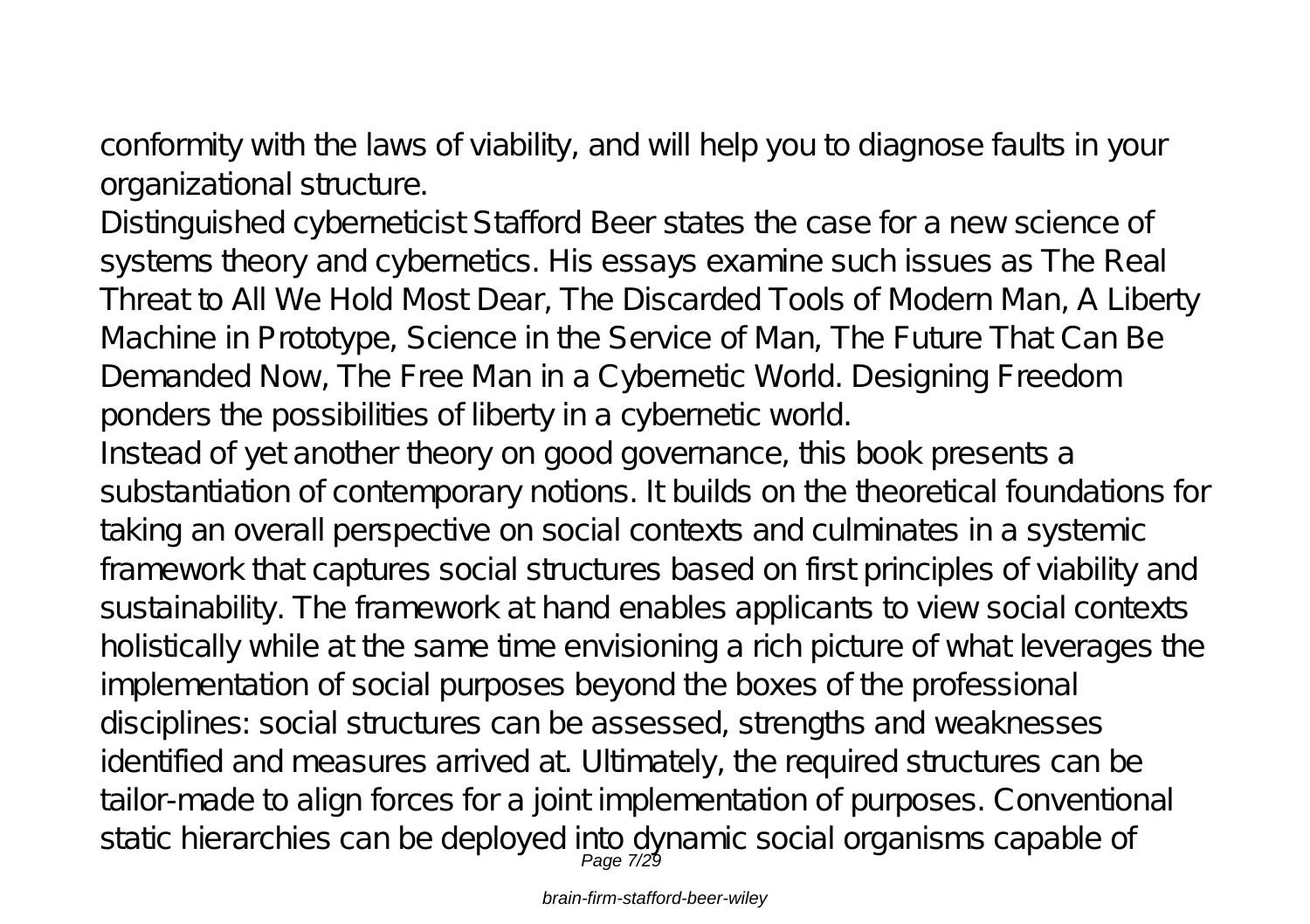developing and adapting continuously according to the opportunities and challenges faced.

Learning Within the Unknowable

The Managerial Cybernetics of Organization

Models for Competitive Advantage

**C**ybernetics

Powerful Models for Systemic Management

Decentralization 2.0

**Emphasis for the second conference on the history of information science systems was on scientific and technical information systems in the period from the Second World War up through the early 1990s. These proceedings present the papers of historians of science and technology, information scientists, and scientists in other fields on a wide range of topics: informatics in chemistry; biology and medicine; information developments in multinational, industrial, and military settings; biographical studies of pioneering individuals; and the transformation of information systems and formats in the twentieth century.**

**W. Edwards Deming was a moral philosopher, prophet, and sage with profound insights into the management of organizations and the art of leadership and living. He also was a composer of liturgical music, a singer, and a musician. Edward Martin Baker, one of Demings most valued associates, shares his deep understanding of**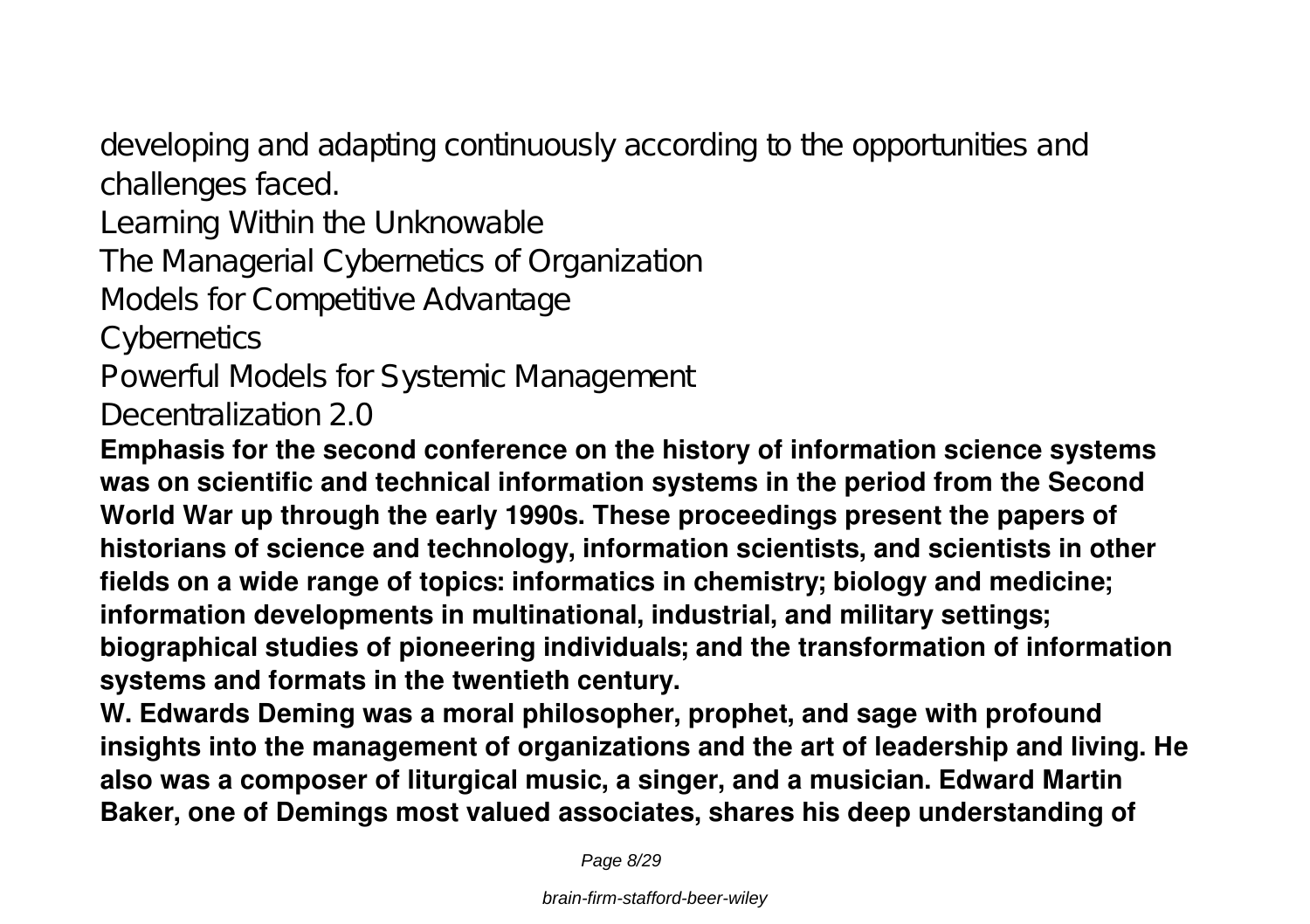**Demings System of Profound Knowledge, a set of theories and philosophies that helped reshape the management practices of many large multinational corporations. This included bringing organizations to economic health and individuals to spiritual and psychological health by attaining dignity and joy in work. Baker provides an accurate depiction of the philosophy as a musical score: first movement: theory of knowledge second movement: appreciation for a system third movement: knowledge about variation fourth movement: knowledge of psychology Baker shows how the system can be viewed as a mapa mental representation of the territory that managers and others must navigate as they play their various roles. The Symphony of Profound Knowledge and what Deming taught contradicts whats learned in school and in the management of organizations. His teachings encourage the reevaluation of what is seen as fact. It provides a thorough understanding of the Deming philosophy and how to apply those concepts to life.**

**This book presents a biographical history of the field of systems thinking, by examining the life and work of thirty of its major thinkers. It discusses each thinker's key contributions, the way this contribution was expressed in practice and the relationship between their life and ideas. This discussion is supported by an extract from the thinker's own writing, to give a flavour of their work and to give readers a sense of which thinkers are most relevant to their own interests.**

**This is not a book about how to run a company. It is about how to look at the world differently. Ultimately, this will help the reader to deal with complexity more effectively. The market today is flooded with books which claim to show paths to higher**

Page  $9/29$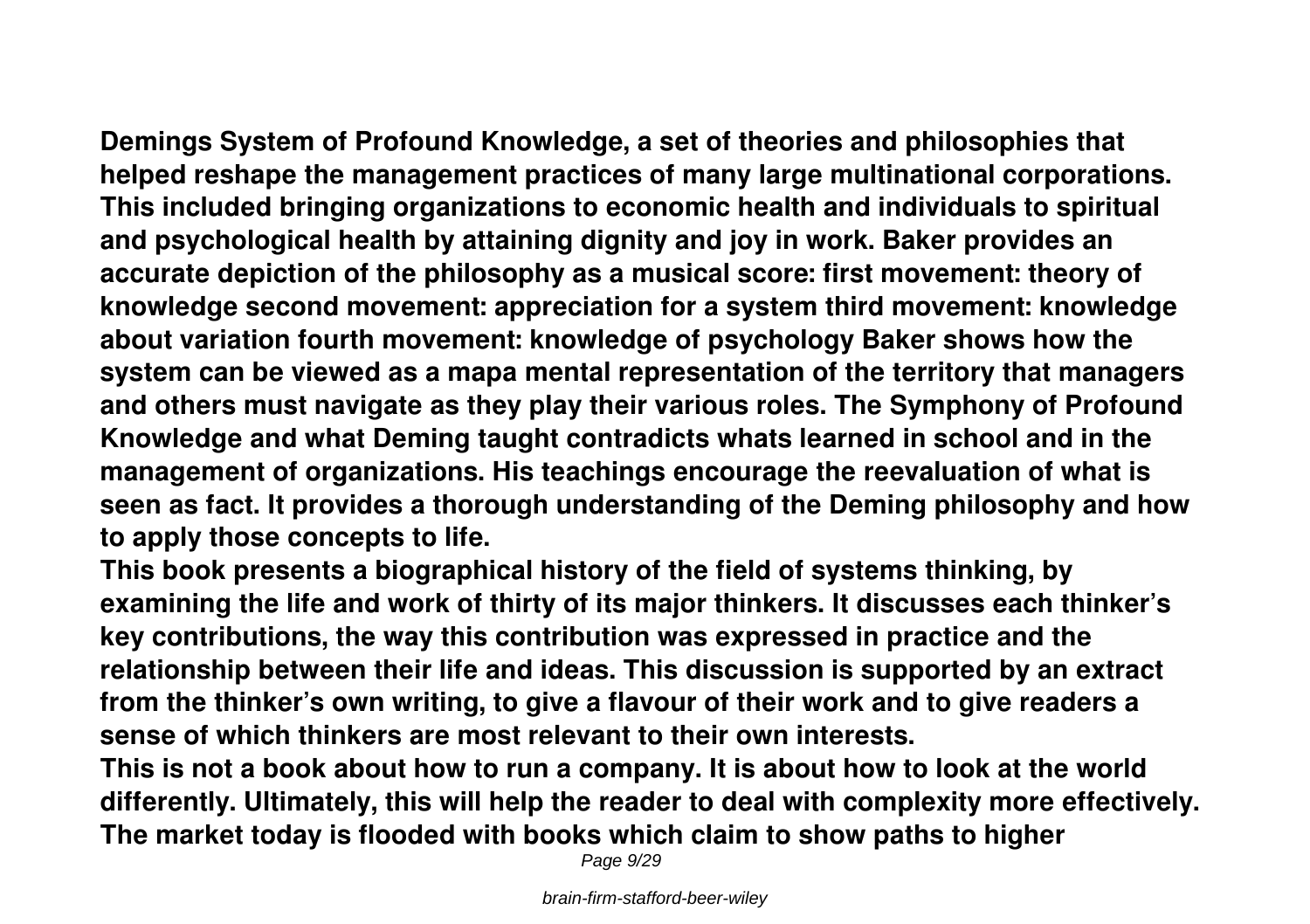**organizational effectiveness. Most of these recommendations are given as "recipes for success" and on pragmatic grounds. This book, however, is targeted at all those who want access to the powerful models of systemic manageme nt in order to improve their skills in coping with complexity. The contents are of interest to people who deal with organizations – as leaders and mana gers or specialists, or as advanced students. The purpose is to give them conceptual and methodological guidelines by means of which they can. • Increase the "intelligence" of exis ting organizations by introducing or substituting a better design; • Shape new organizations so that they are "intelligent" from the very start. What are the distinctive features of this book? The book is the result of a long term research effort in to the deep seated, invariant features of organizations, ba sed on the Systems Approach, namely, Organizational Cybernetics and System Dynamics. These sciences have specialized in uncovering such basi c properties. They convey a fresh, sophisticated and unorthodox perspective. It is therefore worthwhile acq uiring the capability of looking at the social world in this different way.**

**Intelligent Organizations**

**Designing and Changing Organizations**

**What Keeps Us Together and Makes Us Effective?**

**Decision and Control**

**The Viable System Method**

**4th International Workshop, CIA 2000 Boston, MA, USA, July 7-9, 2000 Proceedings ESCAPING SOCIO-ECONOMIC SUBJUGATION: AN EXPERIMENT IN APPLIED**

Page 10/29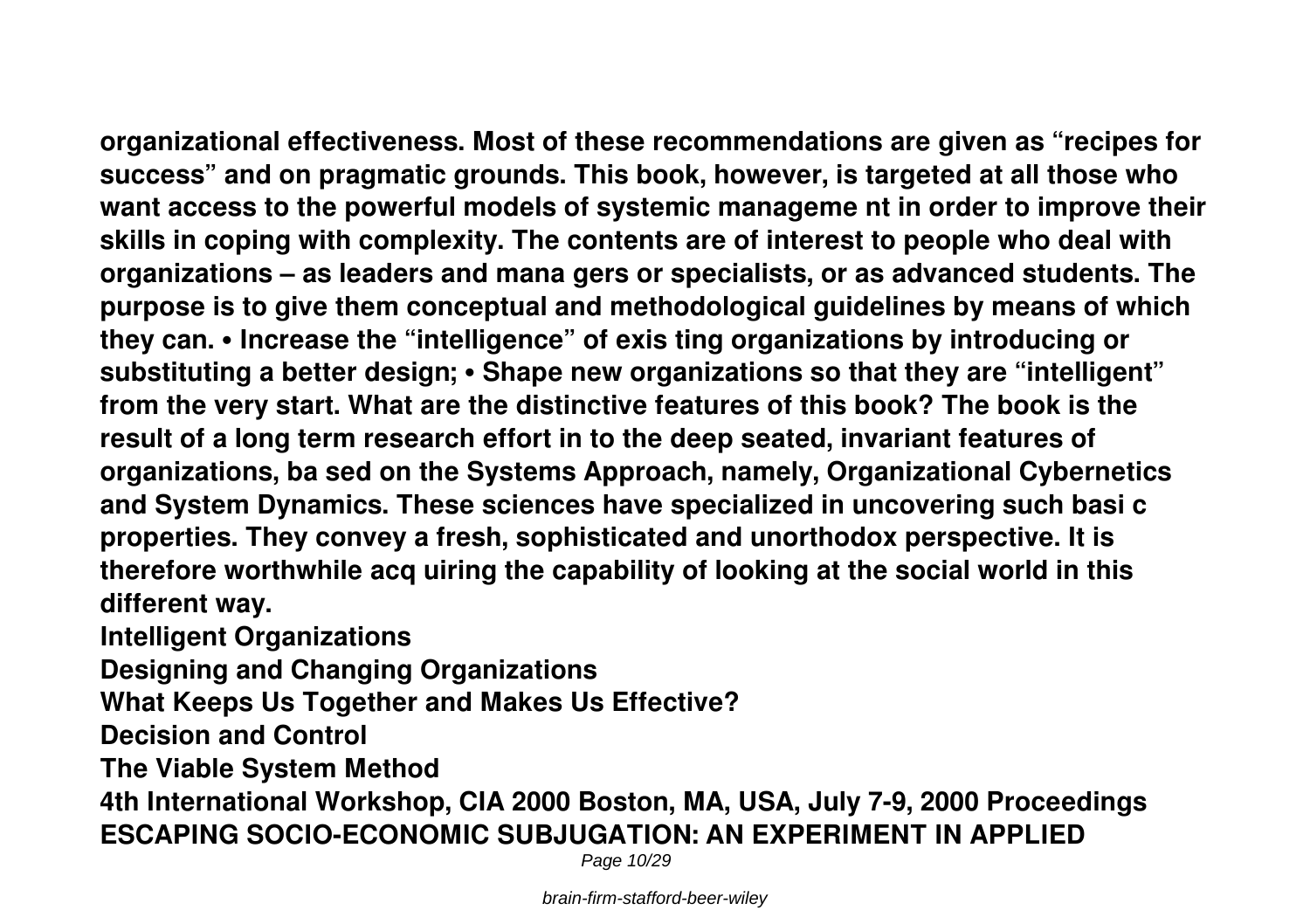#### **COMPLEXITY SCIENCE**

*A supply chain is the process of all parties involved in fulfilling a customer request, while a value chain is a set of interrelated activities a company uses to create value and a competitive advantage. In Strategic Value Chain Management the authors bring together a variety of disciplines, showing how to move from traditional supply chain management to value chain management. Research from the (ISM) International School of Management, Germany, originating from a network of companies in a range of sectors, is integrated with case studies to demonstrate particular concepts. Strategic Value Chain Management brings together theory and practice and presents tangible ways of creating competitiveness in a changing world through the use of effective models and frameworks. Challenging the traditional Porters Five Forces Model, the authors introduce the important academic disciplines of cybernetics and systems sciences as essential drivers of strategy within the supply chain, supported by case studies illustrating their implementation.*

*Profiles in Operations Research: Pioneers and Innovators*

Page 11/29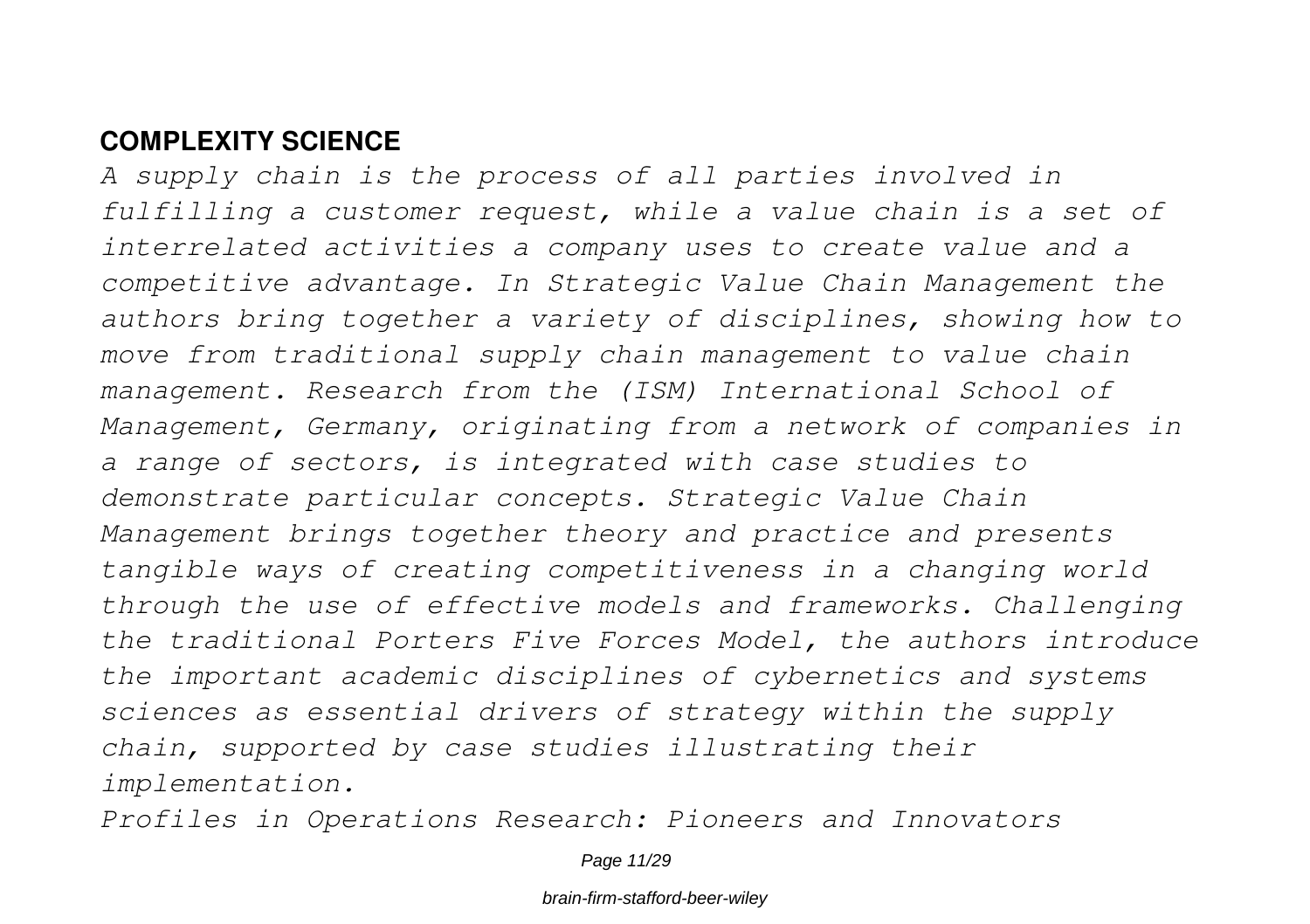*recounts the development of the field of Operations Research (OR), the science of decision making. The book traces the development of OR from its military origins to a mature discipline that is recognized worldwide for its contributions to managerial planning and complex global operations. Over the past six decades, OR analyses have impacted our daily lives: when making an airline or hotel reservation, waiting in line at a bank, getting the correctly blended fuel at the gas station, and ensuring that the book you are holding arrived at its destination on time. OR originated in the late 1930s when British scientists from various disciplines joined Royal Air Force officers to determine the most effective way to employ new radar technology for intercepting enemy aircraft. During World War II, similar applied research groups were formed to study, test, and evaluate military operations on both sides of the Atlantic. Their work resulted in great improvements—OR helped the Allies win the war. The scientific field that emerged from these studies was called operational research in the U.K. and operations research in the U.S. Today, OR provides a broad and powerful science to aid decision making. Profiles describes the*

Page 12/29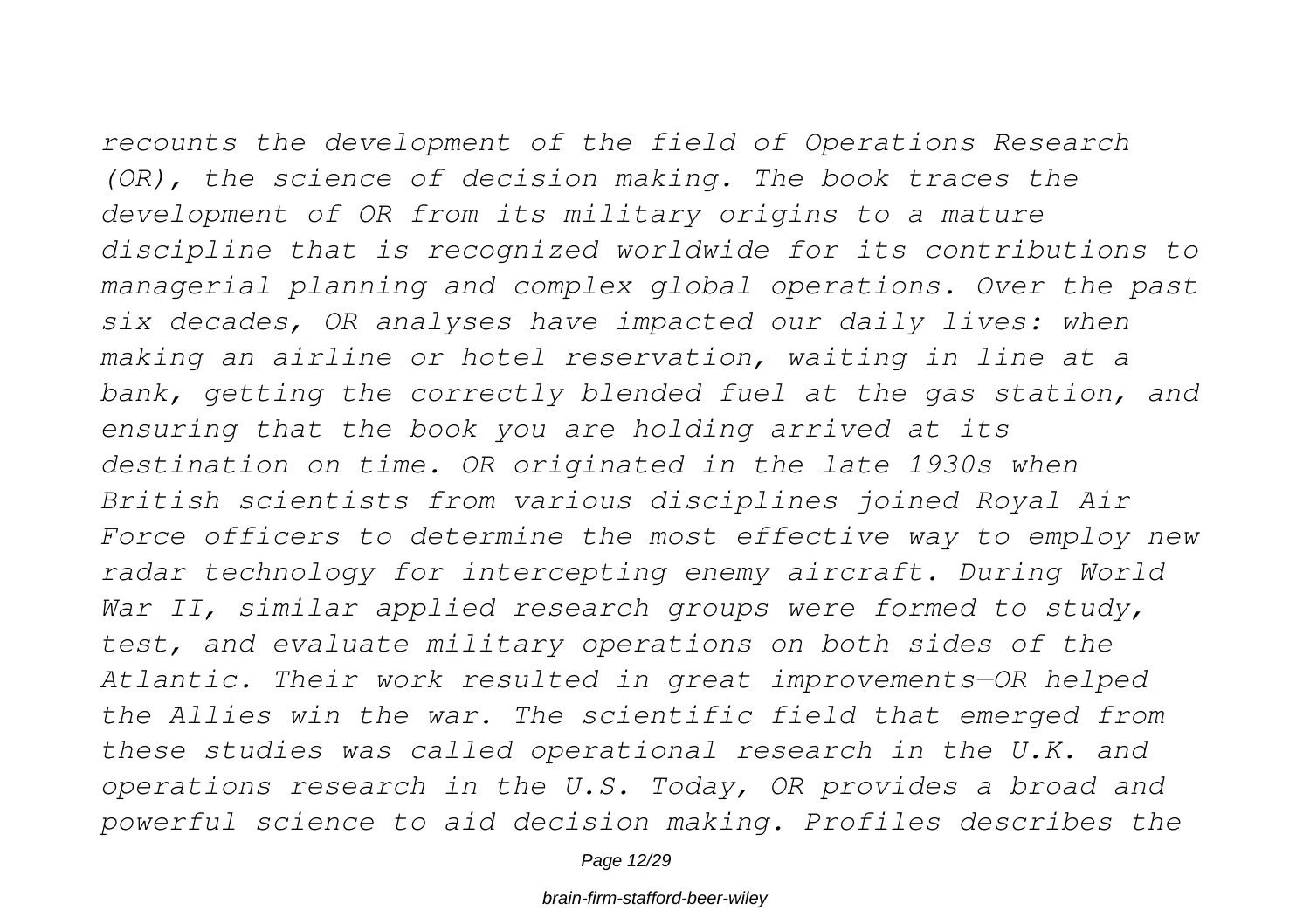*lives and contributions of 43 OR pioneers and innovators and relates how these individuals, with varying backgrounds and diverse interests, were drawn to the nascent field of OR. The profiles also describe how OR techniques and applications expanded considerably beyond the military context to find new domains in business and industry. In addition to their scientific contributions, these profiles capture the life stories of the individuals—interwoven with personal tales, vivid vignettes, family backgrounds, and views of the mission and future of OR. Collectively, the profiles recount the fascinating story of the growth and development of a field enriched by the convergence of different disciplines. The Editors: Arjang A. Assad is Dean of the School of Management, University at Buffalo, State University of New York. Saul I. Gass is Professor Emeritus, Department of Decision, Operations & Information Technologies, Smith School of Business, University of Maryland, College Park. From the Reviews Profiles In Operations Research: Pioneers and Innovators. Book Review by Nigel Cummings: U.K. OR*

*Society's e-journal, Inside OR., Sept 2011. "I can thoroughly recommend this book. I found it both enlighteningand undeniably*

Page 13/29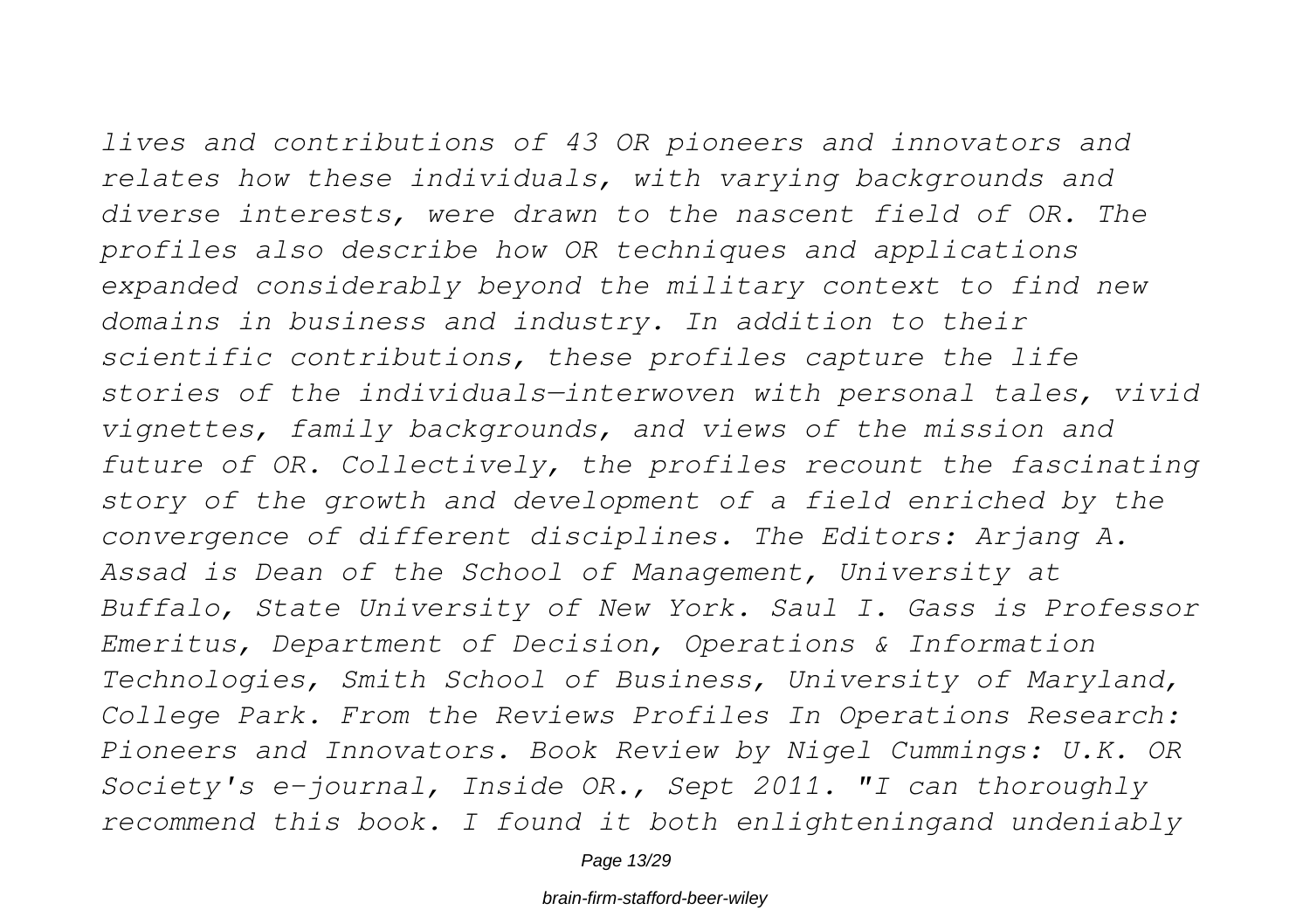*gripping, so much so in fact, you may find it difficultto put it down once you have commenced reading it. Arjang A. Assad and Saul I. Gass have created a masterwork whichwill serve to immortalise [stet] the pioneers of O.R. for many years to come." \*For a list of all known typos, plus further discussion on the book, please visit http://profilesinoperationsresearch.com. For a long time what was on offer to advice people was restricted to joining divinely inspired or powerful collectives. In the last couple of centuries the emphasis has shifted towards being informed about the environment in which actions take place, irrespective of whether these are good or bad. Further shifts in how action is informed now emphasise the use of interfaces. The aim of this work is to find the point where a suitable referent or validation criterion would be available. In the report it is argued, theoretically and empirically, that this point is characterised by the notion of an internally structured and stable collective performing a collective task. This notion distinguishes members' activities inside a collective that inform each other as well as contribute to the maintenance of the collective, from collective actions.*

Page 14/29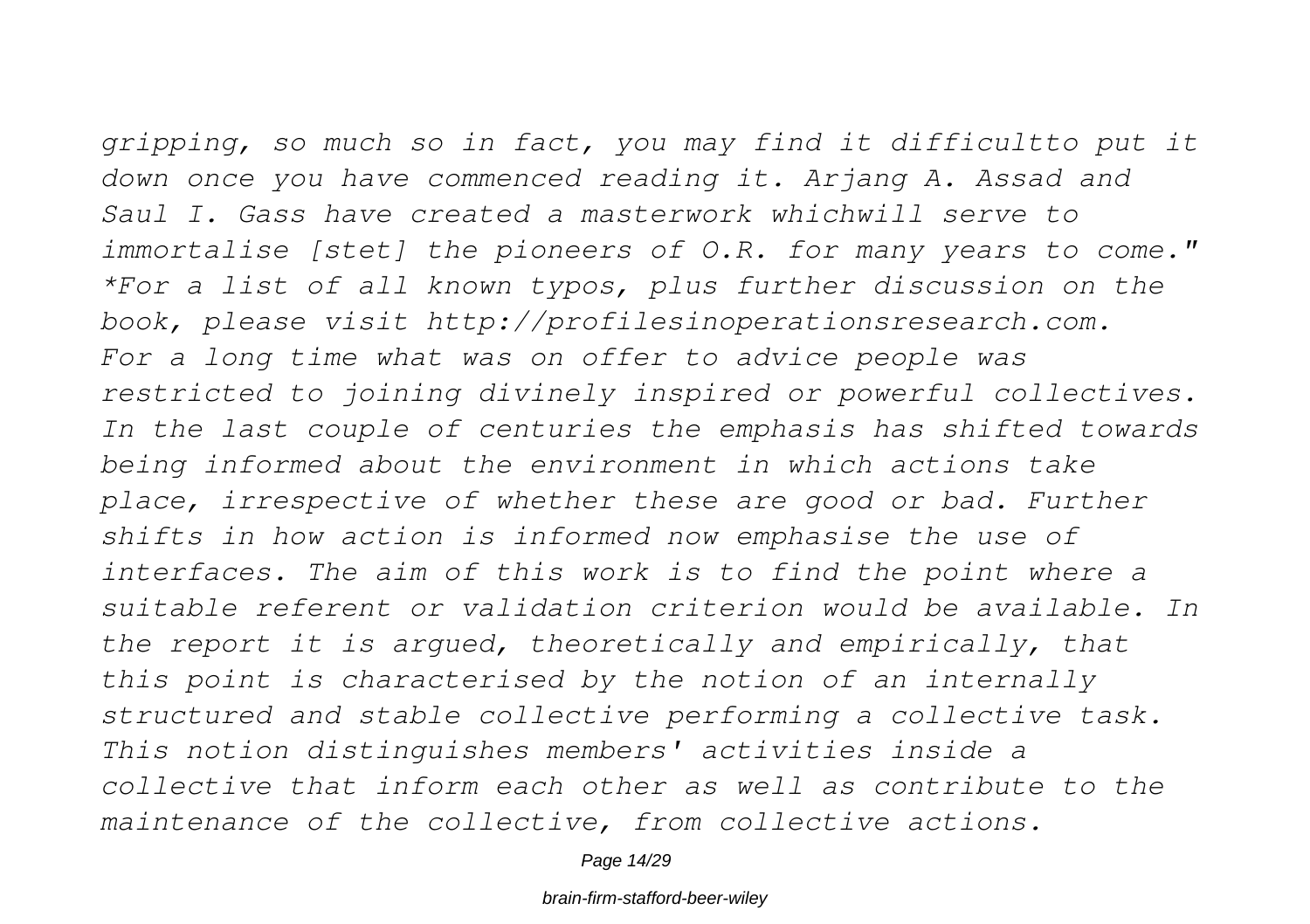*Knowledge resulting from the use of this notion refers to what makes the collective survive in some environment, and includes knowledge that helps distinguish between (good) actions that contribute to the collective performing its task, and bad ones. A historical study of Chile's twin experiments with cybernetics and socialism, and what they tell us about the relationship of technology and politics. In Cybernetic Revolutionaries, Eden Medina tells the history of two intersecting utopian visions, one political and one technological. The first was Chile's experiment with peaceful socialist change under Salvador Allende; the second was the simultaneous attempt to build a computer system that would manage Chile's economy. Neither vision was fully realized—Allende's government ended with a violent military coup; the system, known as Project Cybersyn, was never completely implemented—but they hold lessons for today about the relationship between technology and politics. Drawing on extensive archival material and interviews, Medina examines the cybernetic system envisioned by the Chilean government—which was to feature holistic system design, decentralized management, human-computer interaction, a national telex network, near real-*

Page 15/29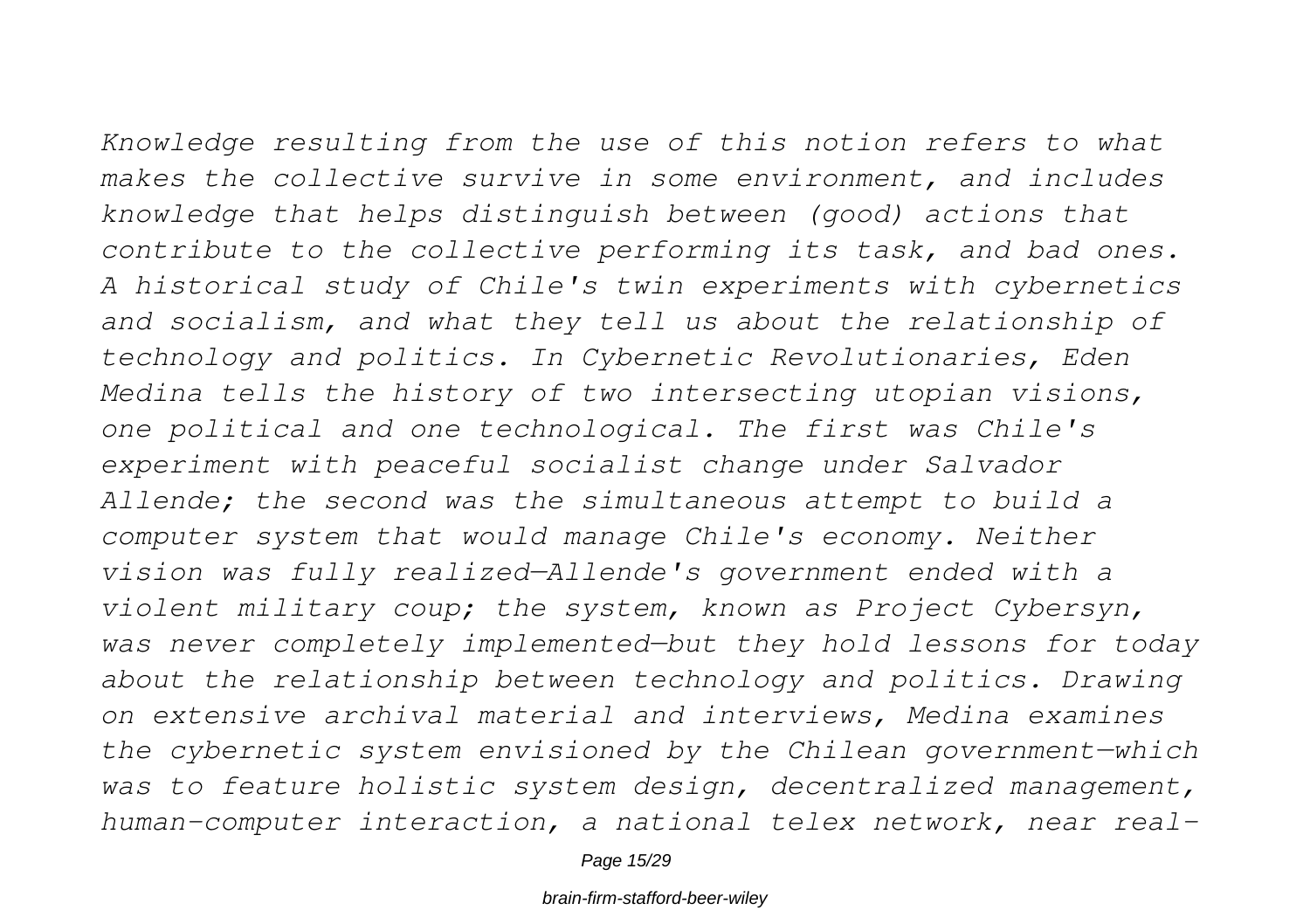*time control of the growing industrial sector, and modeling the behavior of dynamic systems. She also describes, and documents with photographs, the network's Star Trek-like operations room, which featured swivel chairs with armrest control panels, a wall of screens displaying data, and flashing red lights to indicate economic emergencies. Studying project Cybersyn today helps us understand not only the technological ambitions of a government in the midst of political change but also the limitations of the*

*Chilean revolution. This history further shows how human attempts to combine the political and the technological with the goal of creating a more just society can open new technological, intellectual, and political possibilities. Technologies, Medina writes, are historical texts; when we read them we are reading history.*

*Strategic Value Chain Management*

*Technology and Politics in Allende's Chile*

*W. Edwards Deming'S Score for Leading, Performing, and Living in Concert*

*Rethinking the Fifth Discipline Systems Thinkers*

Page 16/29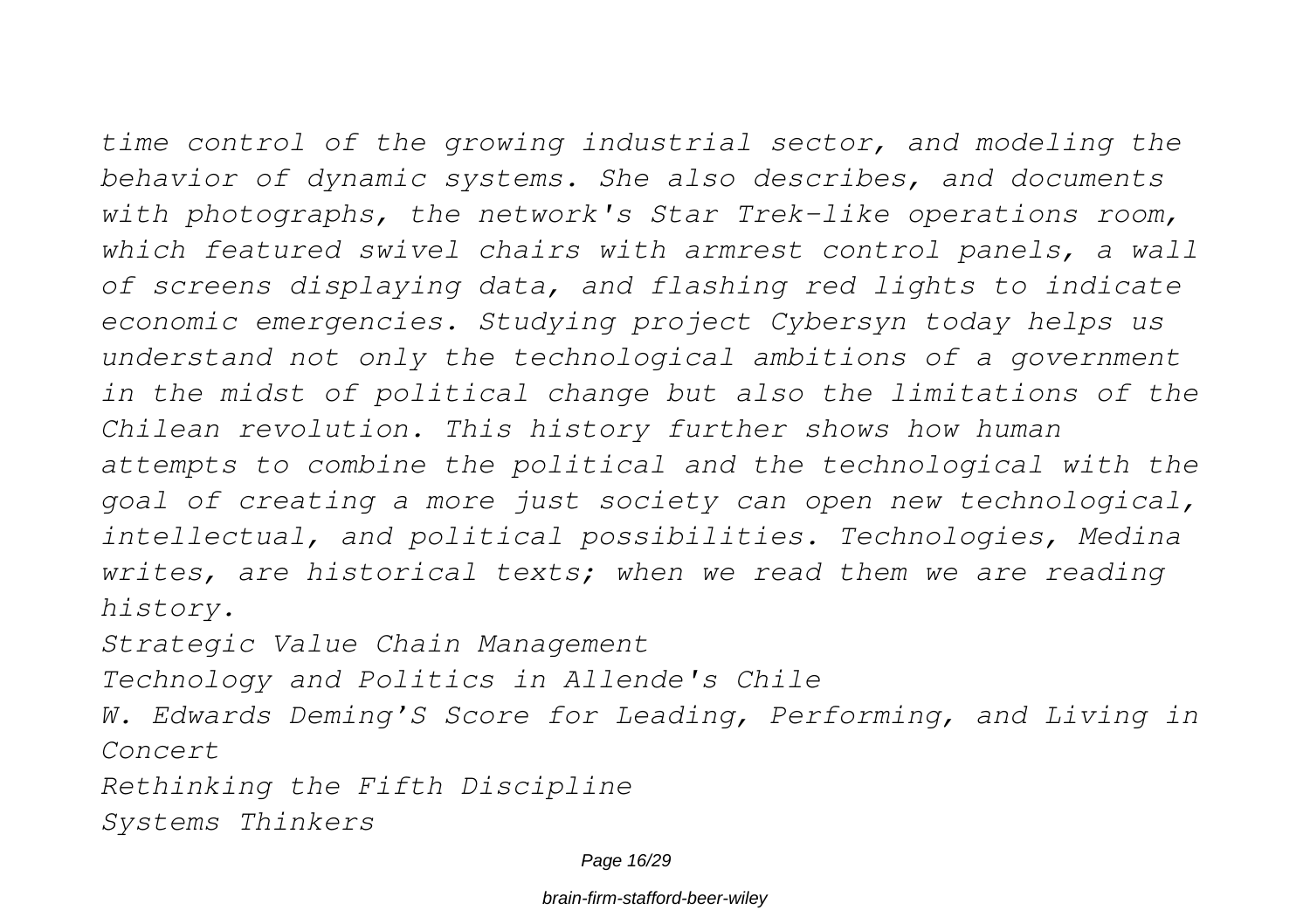#### *Design and Diagnosis for Sustainable Organizations Cybernetic Revolutionaries*

Cybernetics is often thought of as a grim military or industrial science of control. But as Andrew Pickering reveals in this beguiling book, a much more lively and experimental strain of cybernetics can be traced from the 1940s to the present. The Cybernetic Brain explores a largely forgotten group of British thinkers, including Grey Walter, Ross Ashby, Gregory Bateson, R. D. Laing, Stafford Beer, and Gordon Pask, and their singular work in a dazzling array of fields. Psychiatry, engineering, management, politics, music, architecture, education, tantric yoga, the Beats, and the sixties counterculture all come into play as Pickering follows the history of cybernetics' impact on the world, from contemporary robotics and complexity theory to the Chilean economy under Salvador Allende. What underpins this fascinating history, Pickering contends, is a shared but unconventional vision of the world as ultimately unknowable, a place where genuine novelty is always emerging. And thus, Pickering avers, the history of cybernetics provides us with an imaginative model of open-ended experimentation in stark opposition to the modern urge to achieve domination over nature and each other.

We are entering an entirely new phase of BPM – the era of "BPM Everywhere" or BPME. BPME represents the strategy for leveraging, not simply surviving but fully exploiting the wave of disruption facing every business over the next 5 years and

Page 17/29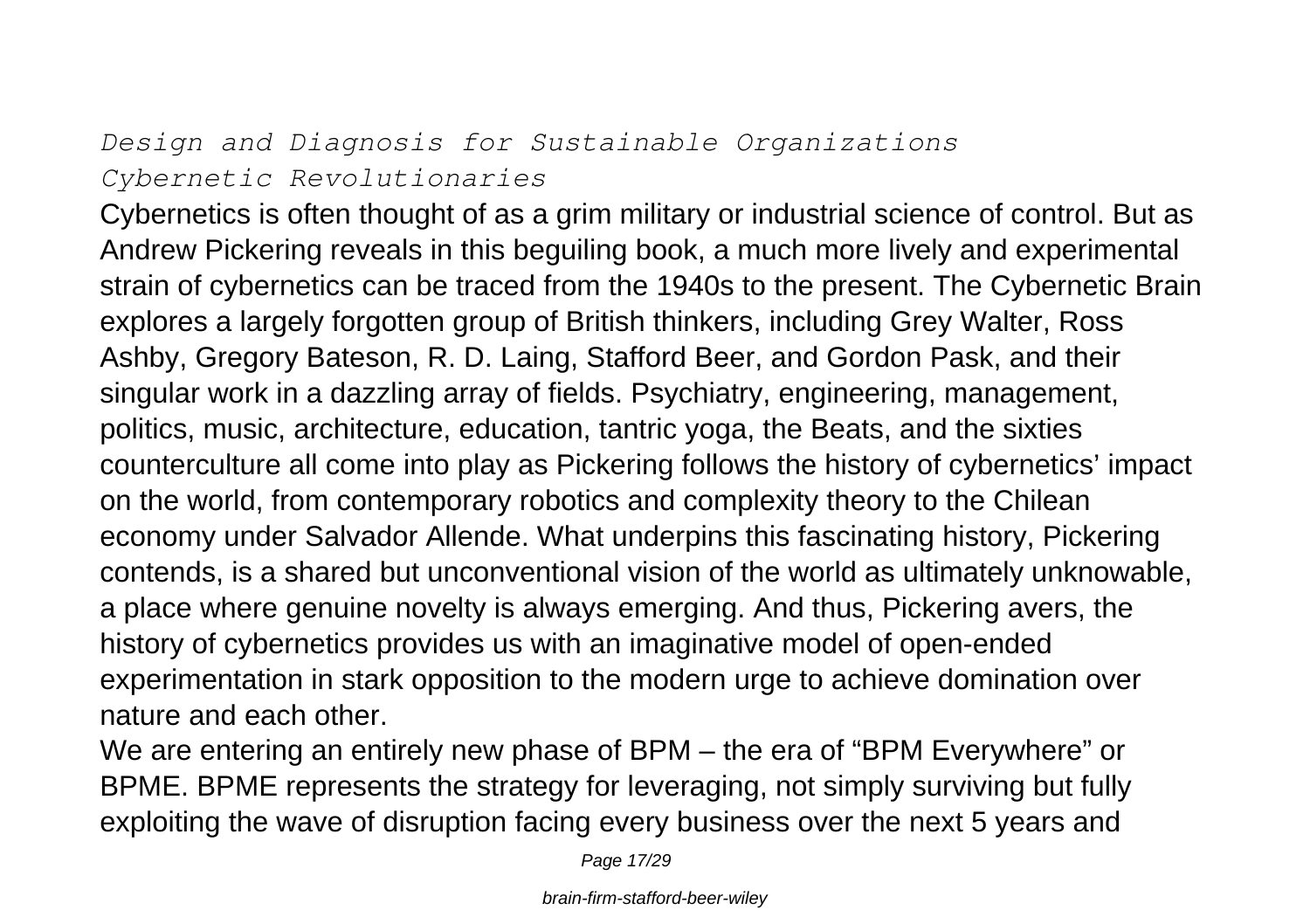beyond. Without question, one of the single most disruptive events in the last decade was the introduction of the smartphone. Consider for a moment how great of an impact this has had on the relationship between businesses and their customers. Not even the emergence of the Web and Internet-based "digital native" business models can compare with the level of intimacy now available with your customers. In the era of the Internet of Things where smart homes, appliances, cars, phones, virtually imaginable devices are all connected, BPM must, and will, be everywhere. As Peter Whibley discusses in "The Internet of Things Will Be Invisible," by 2025 there are expected to be more than 26 billion or more connected devices. In the chapter "Digital Prescriptive Maintenance: Disrupting Manufacturing through IoT, Big Data, and Dynamic Case Management," Dr. Setrag Khoshafian introduces the "4 Vs" of "thing" data, specifically "Volume, Velocity, Variety and Value." From monitors and remote sensors, to appliances and vehicles, to tens of billions of other "things," connected devices are generating meaningful and informative data that would easily overwhelm any human being, but collectively they present critical context about processes and the state of operations. "Big Data" has never been so large, nor presented such an acute role within enterprises and the processes that drive them. BPME as well as traditional BPM methods can already be found at the center of this. Its role will grow exponentially. Emergent factors such as process mining (see chapter "Mining the Swarm" by Keith Swenson, et al.) will be critical for uncovering engagement patterns and the need for

Page 18/29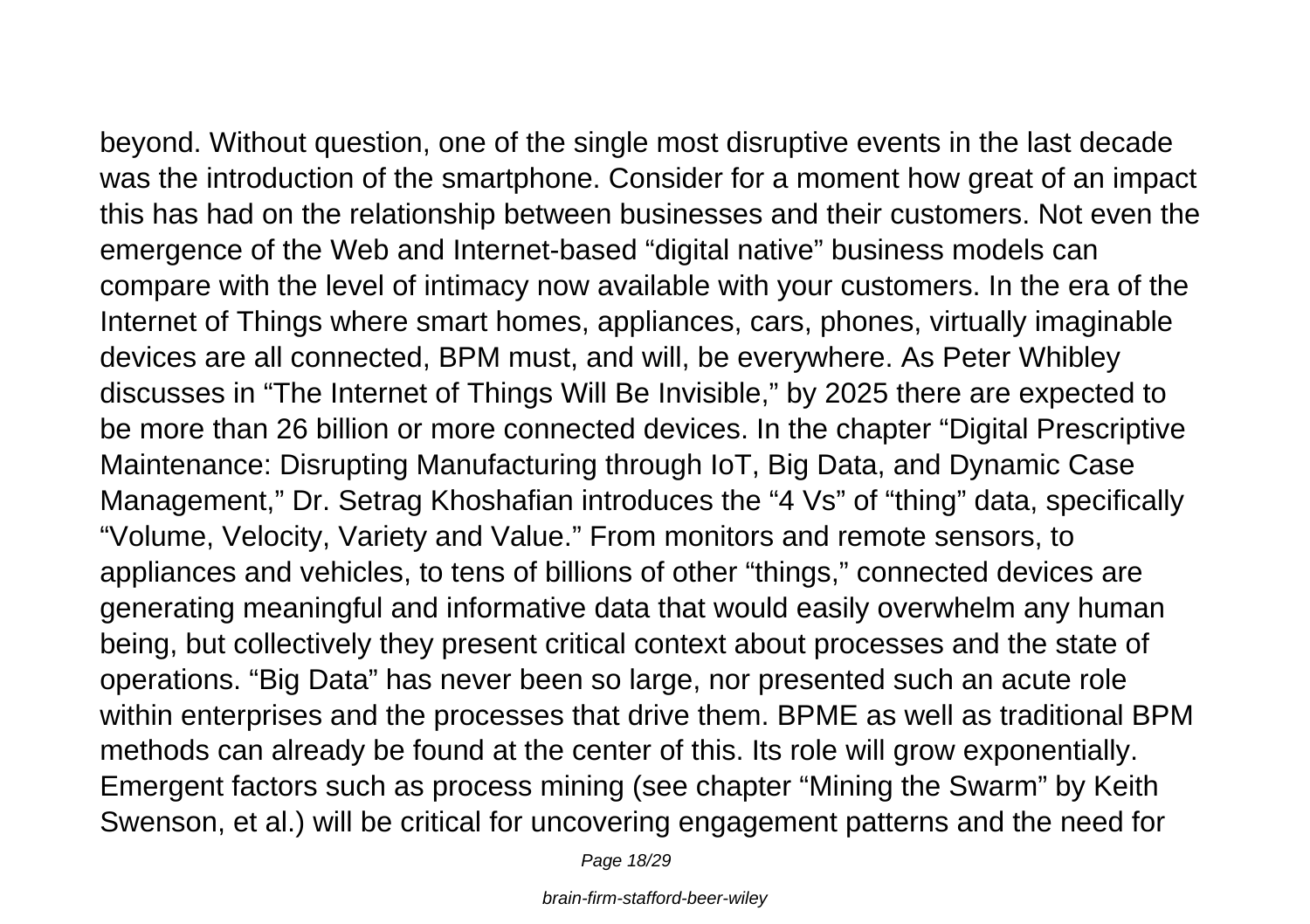process management platforms to coordinate interaction and control of smart devices. It is intelligent BPM that is expanding the window of what can be automated, by enabling adaptable automation. The mobile strategies in far too many organizations seem to be the building of apps that presume that customers will use their smartphones like mini laptops. This avoids the fact that we now have a level of intimacy with our customer we've never had before. As discussed in the chapter "BPM to Go – Supporting Business Processes in a Mobile and Sensing World," our customers are carrying around a device that offers a range of capabilities unlike any laptop. A smartphone produces volumes of meaningful data about our customers (think about the "4Vs") and is able to interact with that customer in ways that a laptop never can. The growing ubiquity of connectivity always within reach combined with new services and capabilities such as mobile banking is a key part of driving constantly-changing expectations. Yet digital disruption is not limited to mobile devices, and is in fact disrupting everywhere BPM is otherwise found, and why BPM everywhere is becoming the new normal.

Some vanguard companies have evolved to a higher level of decentralization originating in the enabling-and-autonomy paradigm. A new kind of deep leadership is practiced by these spirit-driven organizations. This book brings together theory and case studies to cover historical origins and developments of both types of decentralization.

Page 19/29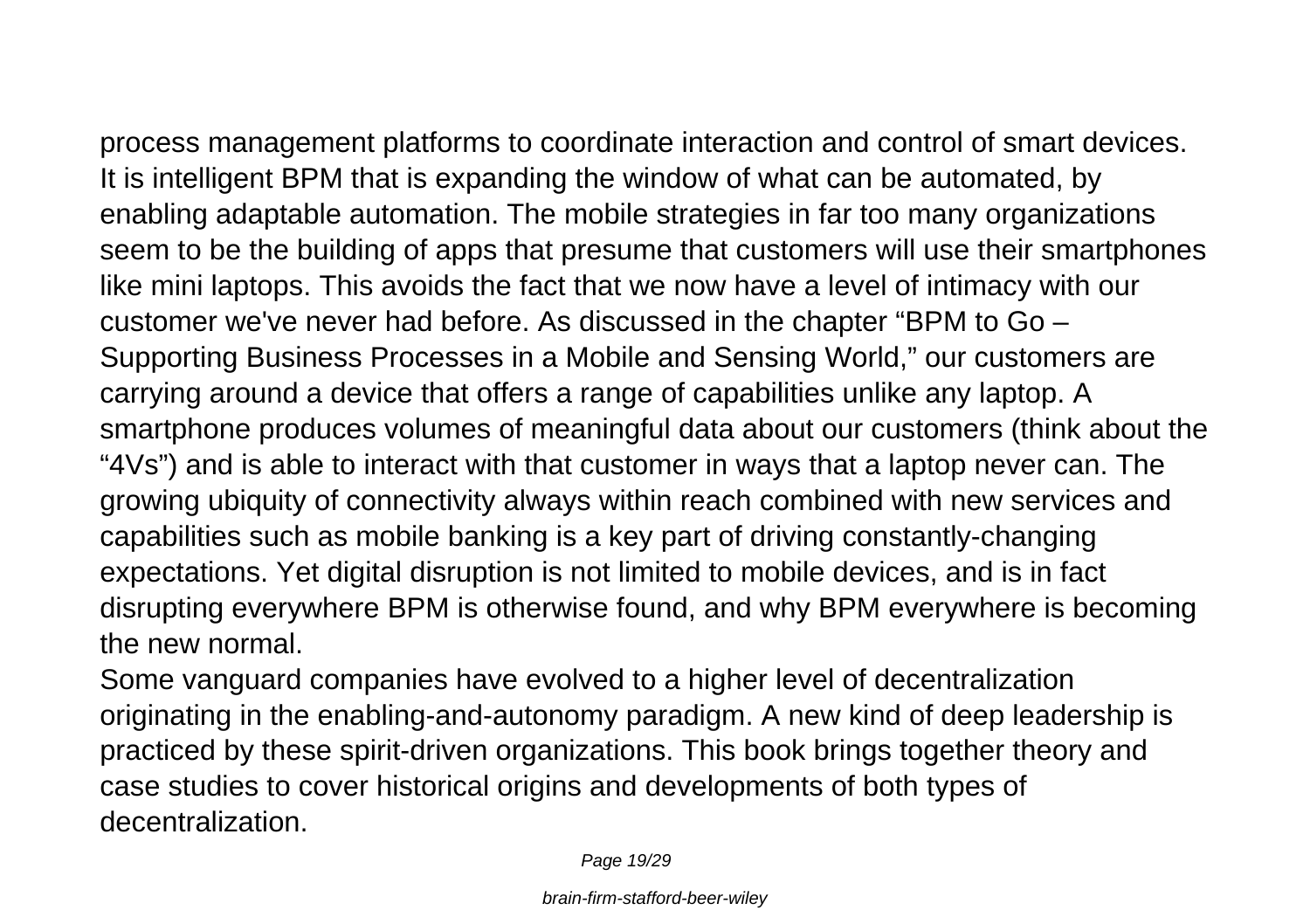Presents the basic approaches underlying Stafford Beer's thinking since the publication of his first book in 1959. Deals with a philosophy of science relevant to management and particularly with the nature of models. Demonstrates all major points through examples quoted of management science applications to industry and government. The Golden Thread

Managing Natural Catastrophies

The History and Heritage of Scientific and Technological Information Systems Theory and Practice

The Managerial Cybernetics of Organization; Companion Volume to "The Heart of Enterprise"

International perspectives

Organizational Systems

**How can organizations and their managers face the tremendous complexity of the current environment? How can their compliance with the requirements of sustainability be evaluated? And how can new organizations be structured to ensure their viability? This book addresses these questions in a very practical way, essentially combining systems theory with cybernetics to help managers to evaluate and**

Page 20/29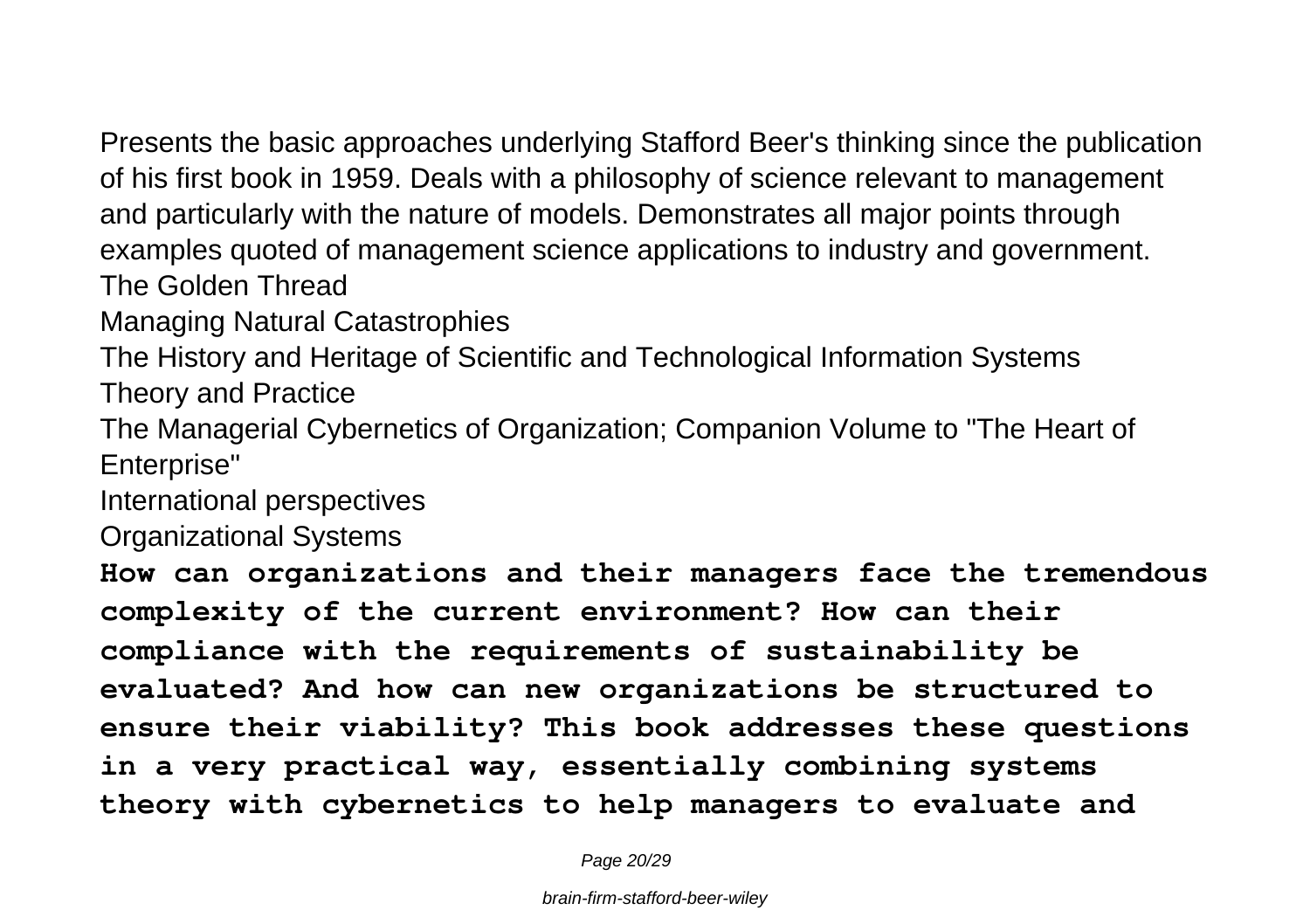**shape organizations by making accessible the wealth of knowledge contained in these fields. Importantly, it also provides guidelines for its practical application. Africa's diversity is its greatest resource and challenge. In this book, leaders from business, government, academia and the voluntary sector discuss the implications of this diversity for leadership. Throughout, contributors relate organisational issues to the social, political and cultural contexts and focus on the role of effective leadership. This book is an account of a ten-year experiment, whereby the scientist became an entrepreneur so as to experience his own theoretical model applied in a live social system (society). Profit motives and the clinical nature of science became muddied with norms, rules, and laws of social systems and how different people applied and responded to these rules. The insights to be gained from this journey are often surprising. The book highlights many counter-intuitive outcomes. It also reveals how certain individuals interpret society's rules and norms despite their design to ensure**

Page 21/29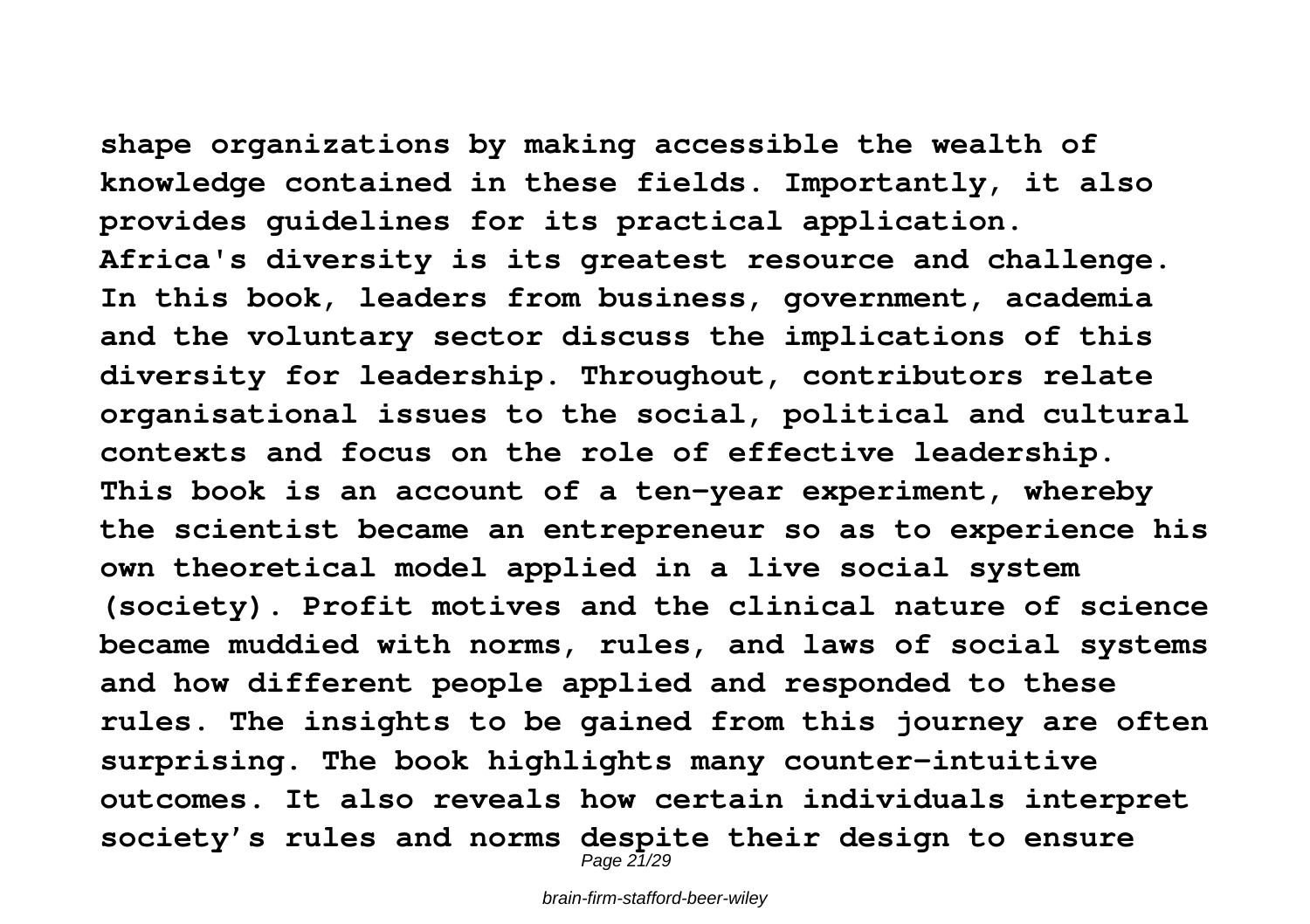**fair and equitable social systems. Indeed, the manipulation of social laws and standards by those with strong fields of power is self-evident, and it is explored in a unique manner. Understanding how the field of power can be manipulated suggests that no matter how bleak one's current position may be, it is very possible and relatively easy to escape conditions of poverty, oppression, and subjugation, vital issues that citizens in all countries face today. CYBERNETICS: STATE OF THE ART is the first volume of the book series CON-VERSATIONS. Driven by cybernetic thinking, it engages with pressing questions for architecture, urban planning, design and automated infrastructure; in an age of increasing connectivity, AI and robotization and an evolutionary state of the Anthropocene - perpetuating angstridden anxiety as well as excitement and joy of a future, that we will be able to predict with less and less certainty. The book, with a foreword by Omar Khan, discusses cybernetic principles and devices developed in the late 20th century – mainly developed by Ross Ashby and Gordon Pask**

Page 22/29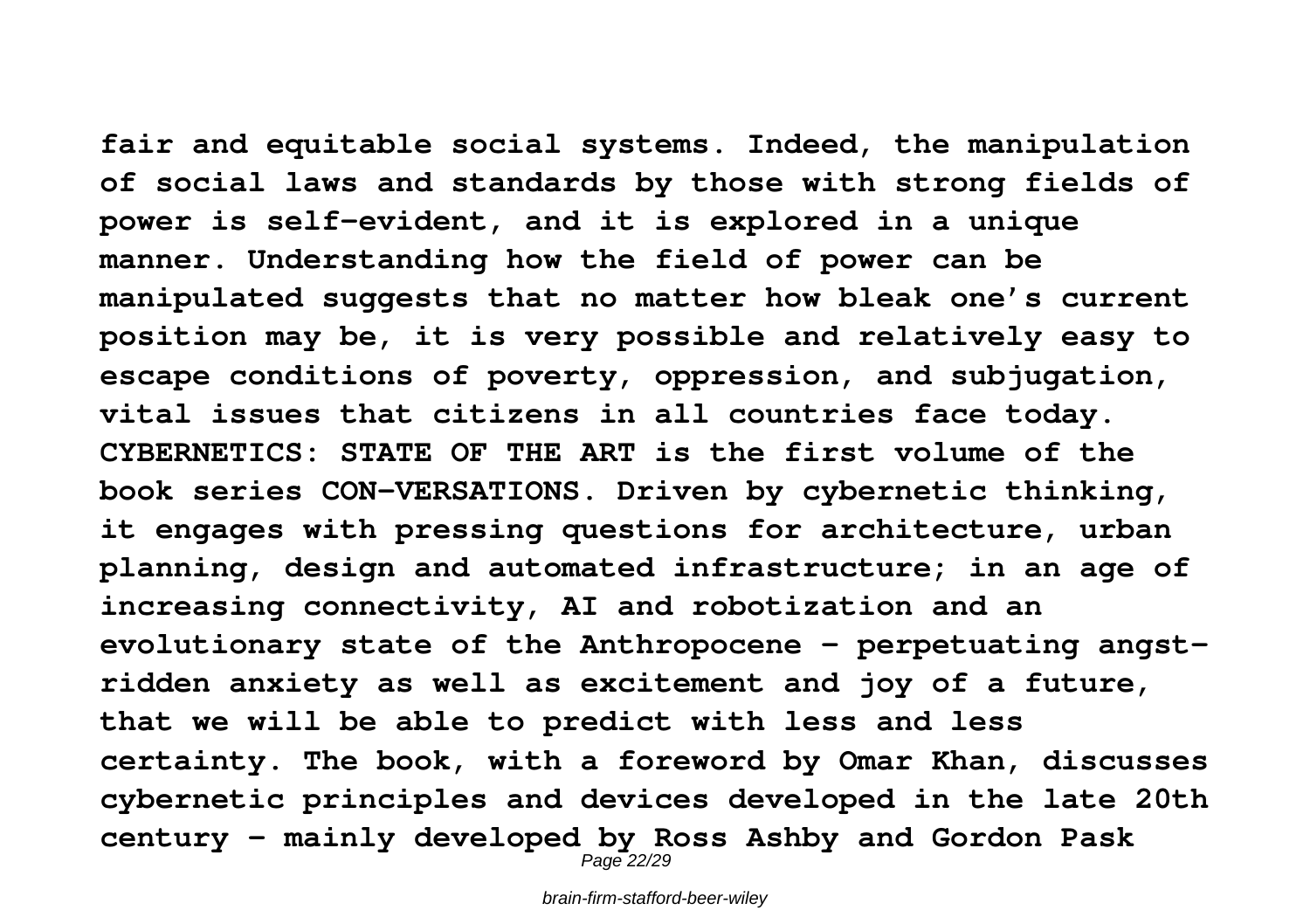**(second-order cybernetics), to learn from for a future of mutual relationship and conversation between man and machine. The anthology reviews and previews cybernetics as design strategy in computational architecture, urban design and socio-ecological habitats - natural and artificial. It weaves together cybernetic-architectural theories with applications and case studies ranging from regional planning to the smart home. Nine chapters written by an international group of authors from four academic generations are structured into two complimenting parts. While 'A Concept and a Shape' focuses on the history and theory of cybernetics, its temporary disappearance and future impact (Raúl Espejo, Michael Hohl, Paul Pangaro, Liss C. Werner), 'System 5' – relating to Stafford Beer's project 'Cybersyn' - discusses applications, the role of the individual and human feedback; also with a strong theoretical underpinning**

**(Raoul Bunschoten, Delfina Fantini van Ditmar, Timothy Jachna, Arun Jain, Kristian Kloeckl). CYBERNETICS: STATE OF THE ART invites the reader to enjoy a glimpse into the past** Page 23/29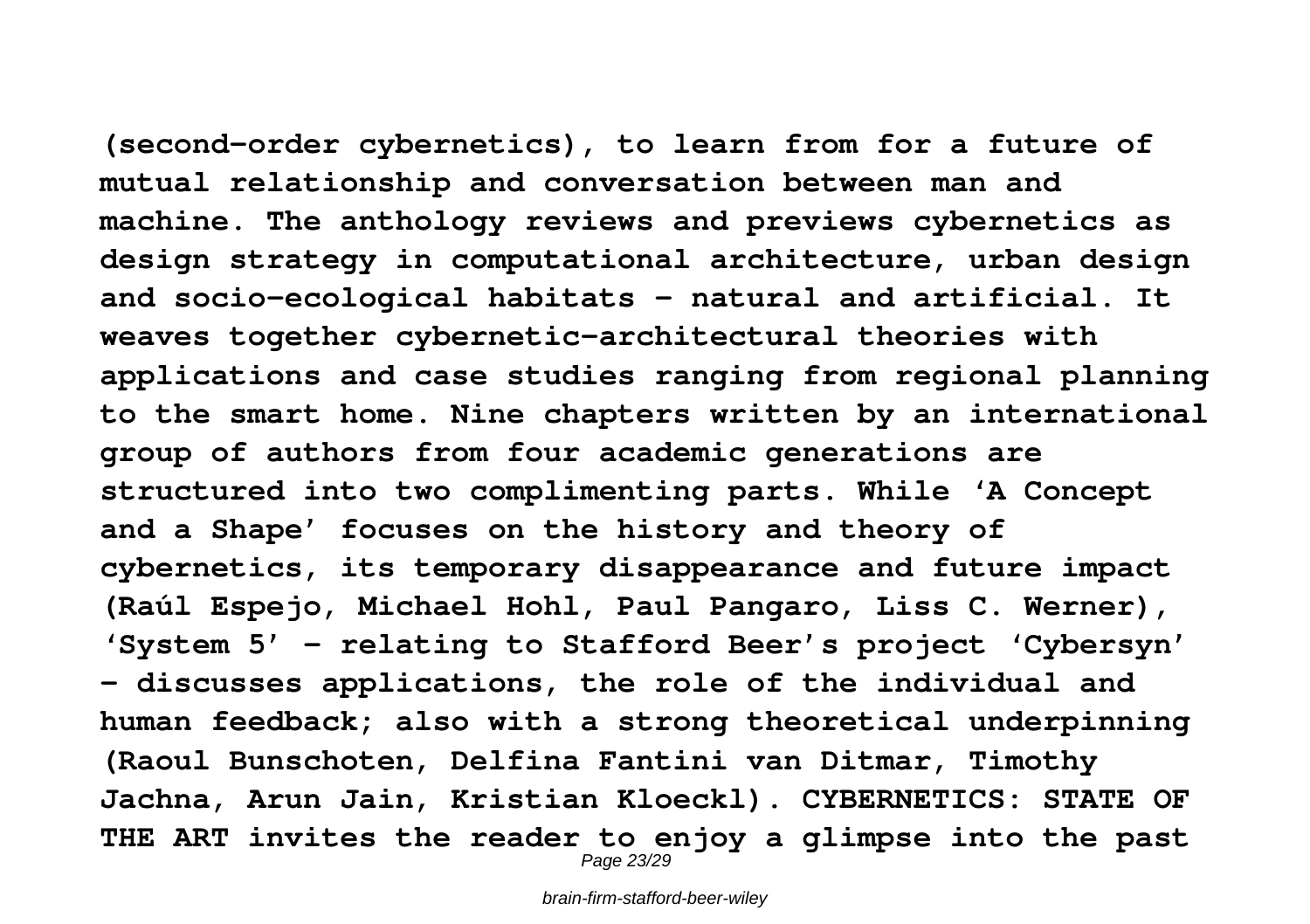**to enjoy and discuss a cybernetic future. CYBERNETICS: STATE OF THE ART mit einem Vorwort von Omar Khan ist die erste Buchausgabe der Serie CON-VERSATIONS. Auf kybernetisches Denken und Schaffen basierend, diskutiert CON-VERSATIONS Fragen zu Architektur, Stadtplanung, Gestaltungsstrategien und automatisierter Infrastruktur in einer evolutionär zunehmenden Vernetzung durch künstliche Intelligenz, Robotisierung; im Zeitalter der Anthropozän, in einem Zustand der sich verewigenden angstbeherrschten Unruhe - wie auch einer besonderen Lust auf eine Zukunft, die wir mit immer weniger Sicherheit voraussagen können. Das Konzept 'Kybernetik zweiter Ordnung' des späten 20igsten Jahrhunderts, u.a. entwickelt von Ross Ashby und Gordon Pask, begründet das Buch. Es genießt einen Rückblick und eine Vorschau in eine kybernetische Zukunft der gemeinsamen kausalen Beziehung zwischen Mensch und Maschine. Die Autoren schlagen Kybernetik als Entwurfsstrategie für computergenerierte/-gestützte Architektur, Stadtplanung und natürlich und künstliche sozio-ökologische Lebensumwelten** Page 24/29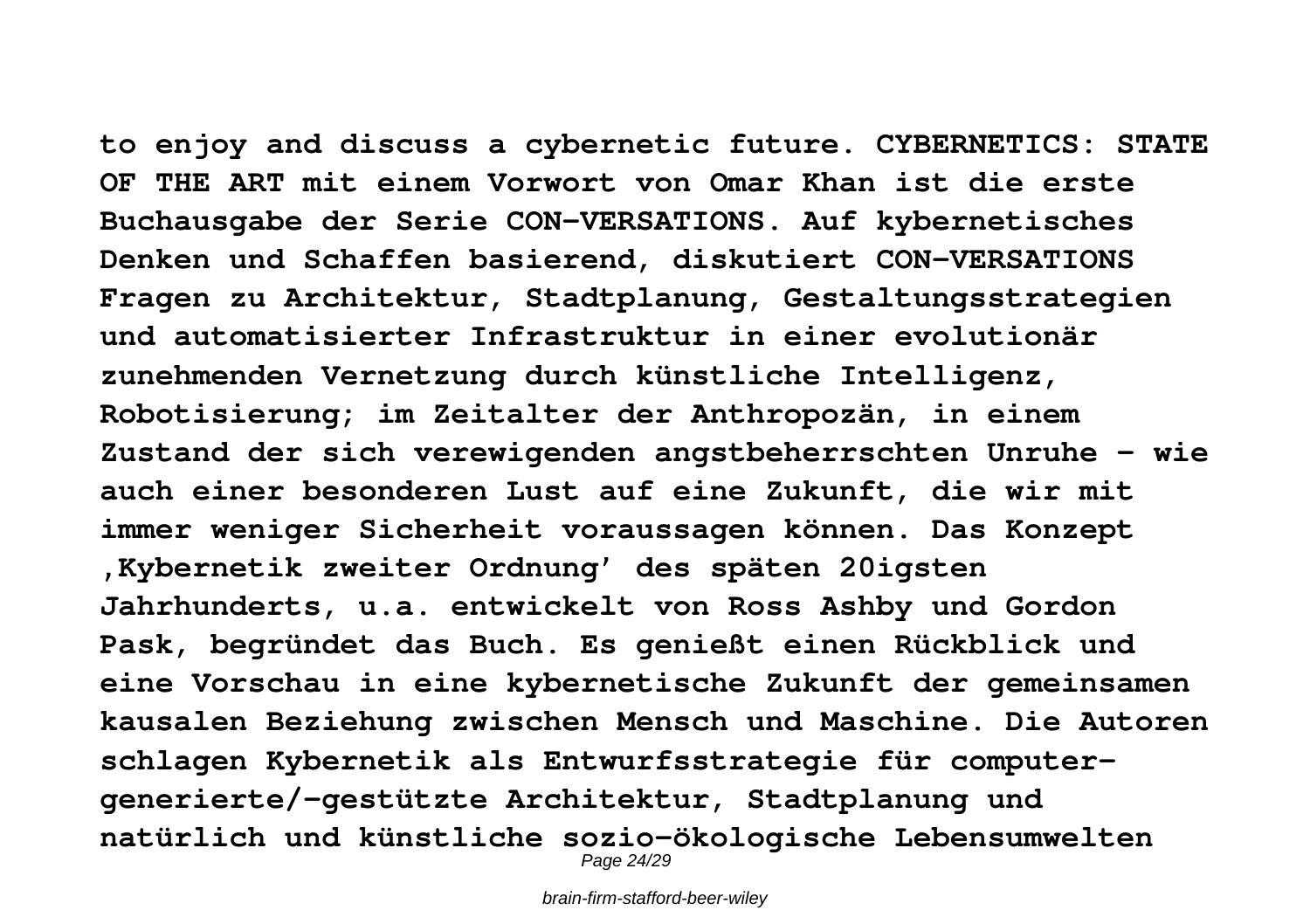**vor. Das Buch kombiniert kybernetisch-architektonische Theorie mit Fallstudien reichend von Regionalplanung zu 'Smart Home'. Neun Kapitel, geschrieben von einer internationalen Autorenschaft aus vier akademischen Generationen, sind in zwei sich ergänzende Buchteile strukturiert. 'A Concept and a Shape', mit Kapiteln von Raúl Espejo, Michael Hohl, Paul Pangaro, Liss C. Werner, diskutiert Geschichte und Wissenschaft der Kybernetik sowie ihr temporäres Verschwinden und Einfluss auf die Zukunft. 'System 5' (in Anlehnung an Stafford Beer's Projekt 'Cybersyn') mit Kapiteln von Raoul Bunschoten, Delfina Fantini van Ditmar, Timothy Jachna, Arun Jain, Kristian Kloeckl, beschreibt kybernetische Praxis, die Rolle des Individuums und 'Human Feedback' - ebenfalls mit einem starken theoretischen Fundament. CYBERNETICS: STATE OF THE ART lädt den Leser ein, einen aufschlussreichen Blick in die Vergangenheit zu werfen, um eine kybernetische Zukunft zu genießen und zu diskutieren.**

**Diagnosing the System for Organizations**

Page 25/29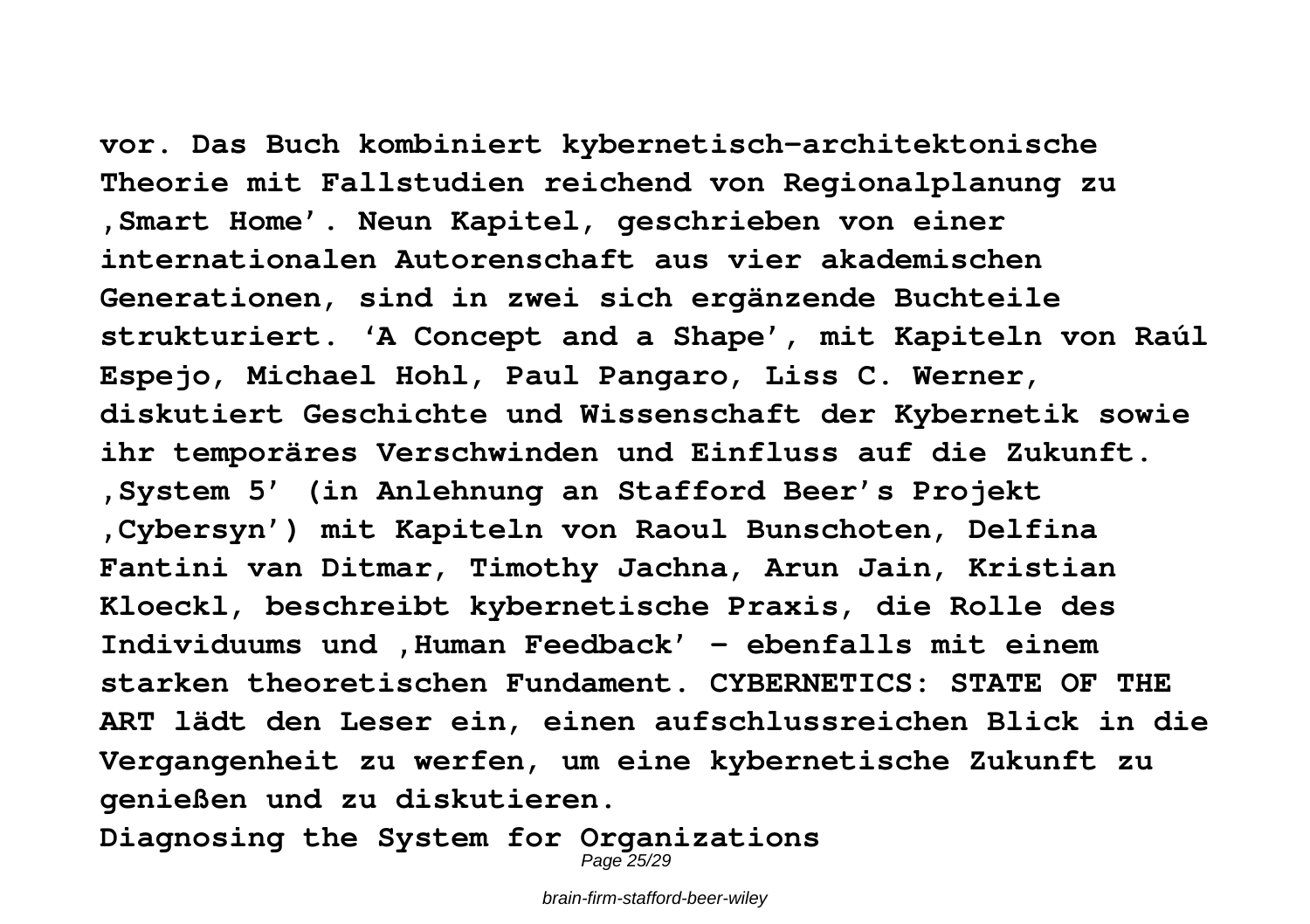## **Proceedings of the 2002 Conference Internet of Things, Process of Everything Designing Freedom The Coming of Age of a Continent The Viability of Organizations Vol. 3**

#### **Strategic Marketing**

"Stafford Beer is undoubtedly among the world' s most provocative, creative, and profound thinkers on the subject of management, and he records his thinking with a flair that is unmatched. His writing is as much art as it is science. He is the most viable system I know." Dr Russell L Ackoff, The Institute for Interactive Management, Pennsylvania, USA." If anyone can make it [Operations Research] understandably readable and positively interesting it is Stafford Beer everyone management should be grateful to him for using clear and at times elegant English and ... even elegant diagrams." The Economist This is the companion volume to Brain of the Firm and addresses the nature of viable systems, those capable of surviving. It does not use the neurophysiological basis elucidated in brain, but develops the same theory from first principles. This book declares that every enterprise is a system, and in particular must be a viable system. Viability is not just a matter of economic solvency; we need laws that govern the capacity of any enterprise to maintain independent existence. The Heart of Enterprise is full of examples (actual, author-generated examples) taken from management practice." I consistently find that Stafford Beer provides the most useful analytical framework for understanding and managing an enterprise- public or private. Heart of The Enterprise offers a Page 26/29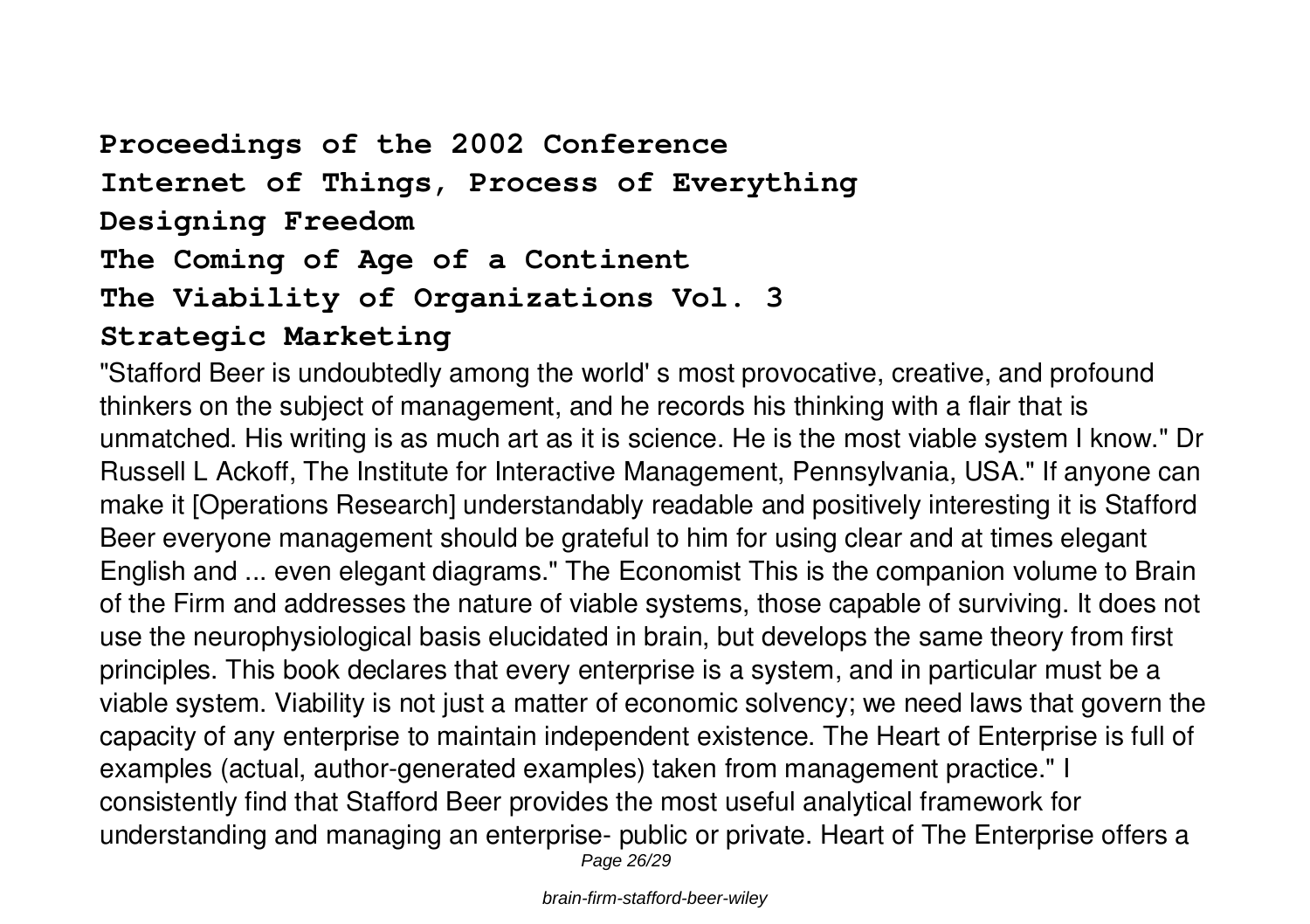demanding but rewarding exposition of his approach and applications." Sir Douglas Hague CBE.

The design process for organizational structures sometimes resembles a random walk, especially when it is embedded in an arena of competing personal interests and power games. Many organizations still lack clear guidance and are therefore seeking a rigorous, nuanced, and impartial methodology for the design and development of their organizational structures, processes and behavioral repertoire. The Viable System Model (VSM) can help: by identifying the essential design principles and parameters that need to be considered, and which can be used to enhance an organization<sup>®</sup>s effectiveness, adaptability, cohesion and overall viability. This book, the third volume in a set of three, connects the VSM to the world of the standard organizational chart. It offers readers a new perspective on corporate functions and their contributions to the organization as a whole. Further, it shows them how the VSM can be used to develop viable organizational structures, following a detailed step-by-step approach. Lastly, it explains the vital processes, behaviors, and attitudes that need to be developed in order to make organizations truly viable. Readers will find solutions to, and guidelines on, many critical organizational design issues, e.g. designing job profiles; correctly mapping synergistically ("centrally") operating units in the organizational chart; outsourcing processes; and handling matrix situations; as well as designing and implementing organizational change processes. "This compendium is a most welcome contribution to Organizational Cybernetics. Lassl provides a detailed analytical and insightful perspective on the currently most powerful organization theory, which is a key to mastering complexity: the Viable System Model. The author also finds new, creative ways of showing the practitioner how to make the model work. Page 27/29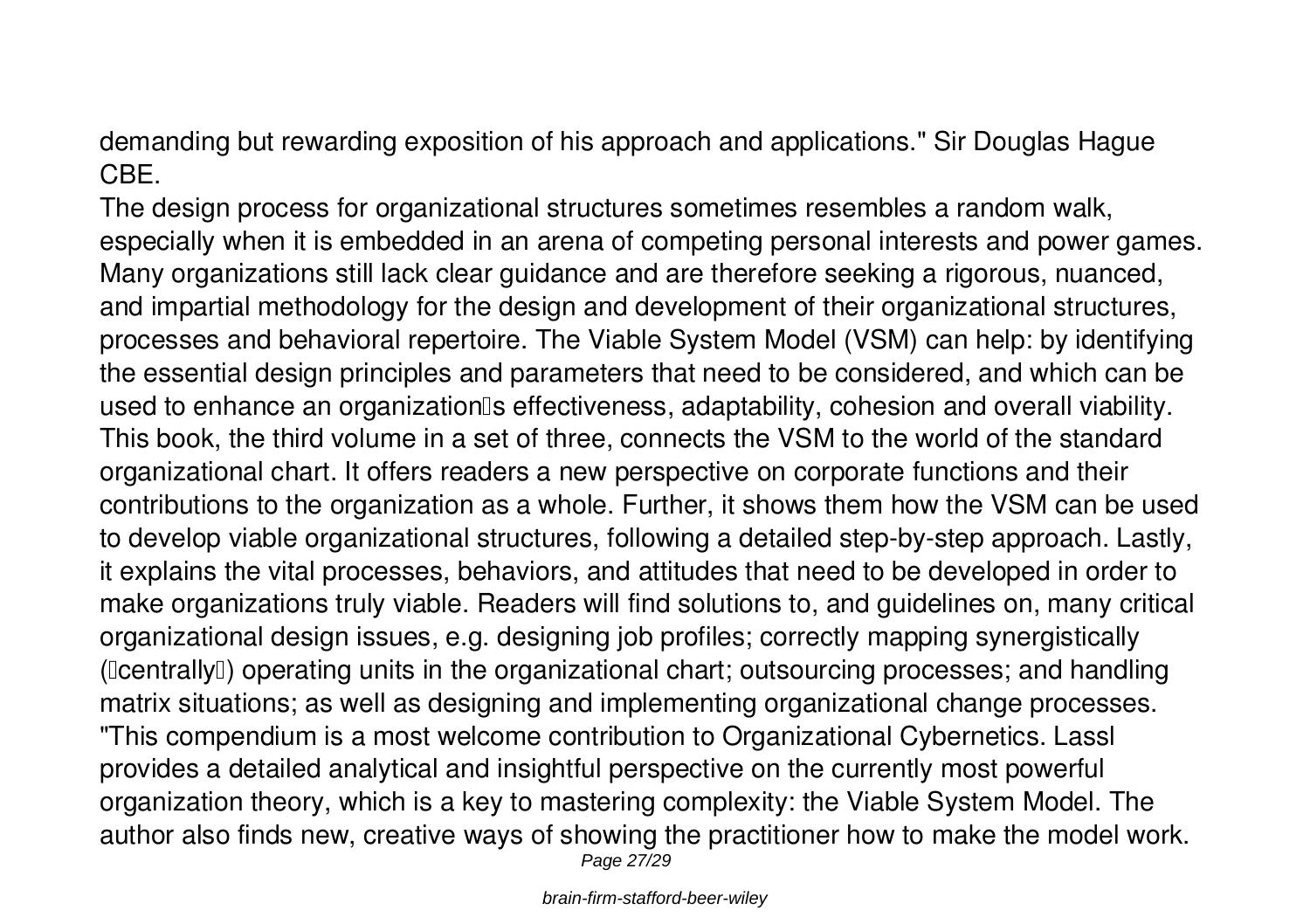If you apply it properly, you can reap huge benefits: the viability of your organization and a prosperous future."Prof. em. Dr. Markus Schwaninger, University of St. Gallen "There is nothing more practical than a good theory" (K. Lewin). This is exactly what Lassles books exemplify and prove. By advancing the VSM-based organizational theory and providing ample application-related examples, these books allow the readers to look at their organizations and management from a new perspective, and provides them with the knowledge to trigger and implement practical organizational changes.I have been able to draw upon many cutting-edge examples from Lassles books for my lectures on the VSM, which have repeatedly convinced students of its value and enabled them to gain an in-depth understanding of the VSM. Particularly Lasslos elaborations on variety management and on the axiom of requisite vertical eigen-variety are cornerstones for every organizational design project, for value-oriented management, and for the overall viability of the organization. I highly recommend the book to all managers looking for ideas for future-oriented design of organizations and of value creation."Prof. Dr. Matthias Müller-Wiegand, Vice President Department Business and Law, Rheinische Fachhochschule Köln/University of Applied Sciences

"Mike provides a path for new ways of working and thinking, new tools, and a new mindset for a continually changing reality. With his new book, he is showing a better way of working, where we can come together and intuitively understand how to move forward, even in challenging situations." "An impressive piece of culture technology - facilitates clear thinking and communication while encouraging real agreement at scale across the whole enterprise." "If you are a business leader looking for tools that facilitate real change in real organisations, this is your book." Extensively revised and adding a new final chapter, this second edition of Page 28/29